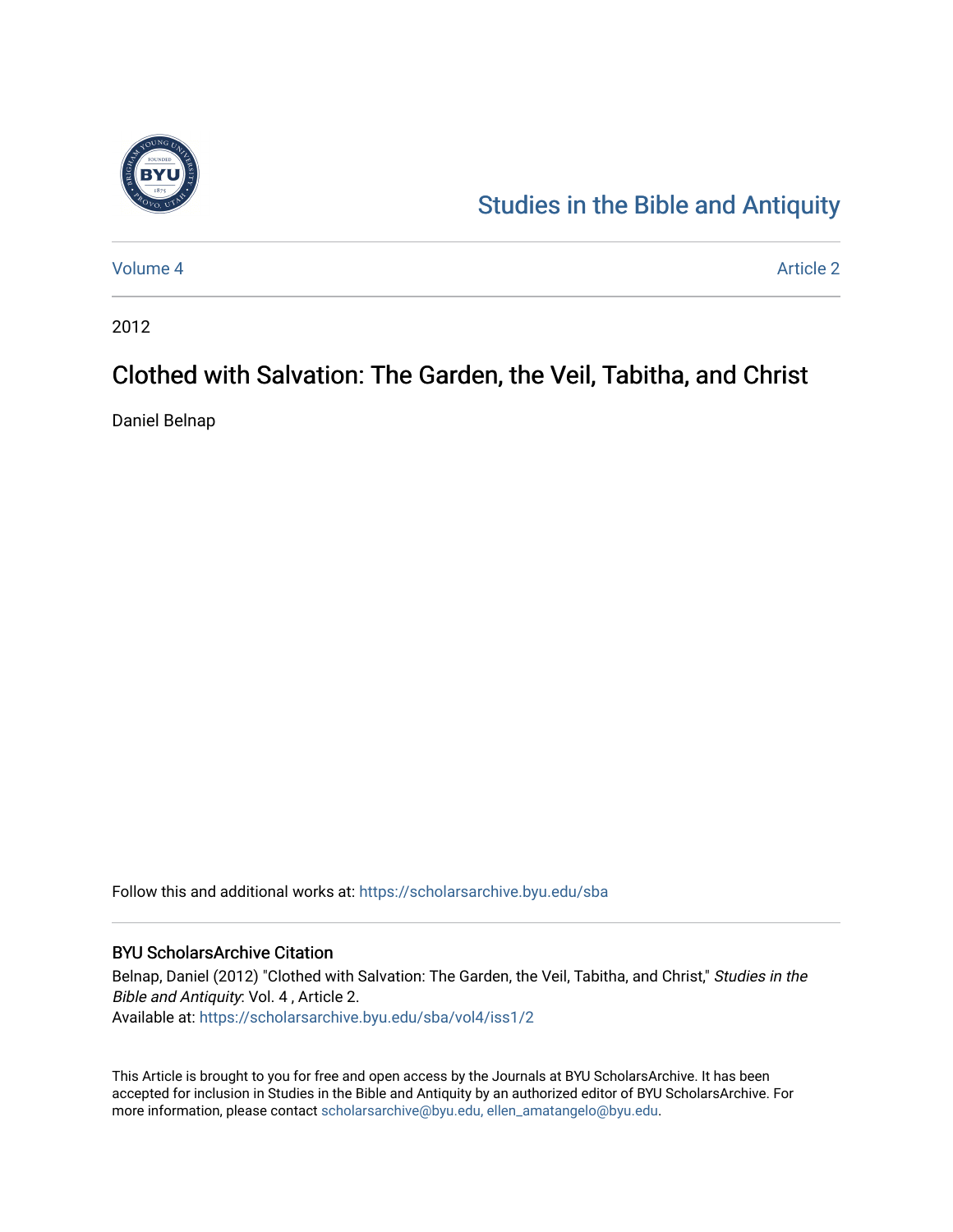

NEAL A. MAXWELL INSTITUTE FOR RELIGIOUS SCHOLARSHIP

**BRIGHAM YOUNG UNIVERSITY . PROVO, UTAH** 

- Clothed with Salvation: The Garden, the Veil, **Title** Tabitha, and Christ
- Author(s) Daniel Belnap
- *Studies in the Bible and Antiquity* 4 (2012): 43–69. **Reference**
	- 2151-7800 (print), 2168-3166 (online) **ISSN**
	- Abstract Because clothing has a social function by which we define ourselves in relation to others, the rites of investiture and divestiture are often used within a given community as the individual moves from one social environment to another. These two rites can be used to examine the social progression of Adam and Eve via the fall, the symbolic movement from the mortal sphere to the divine sphere as represented with the veil, as well as the Christ-like nature of Tabitha who, like Christ himself, clothed others, thus giving them meaning and place within the community of believers.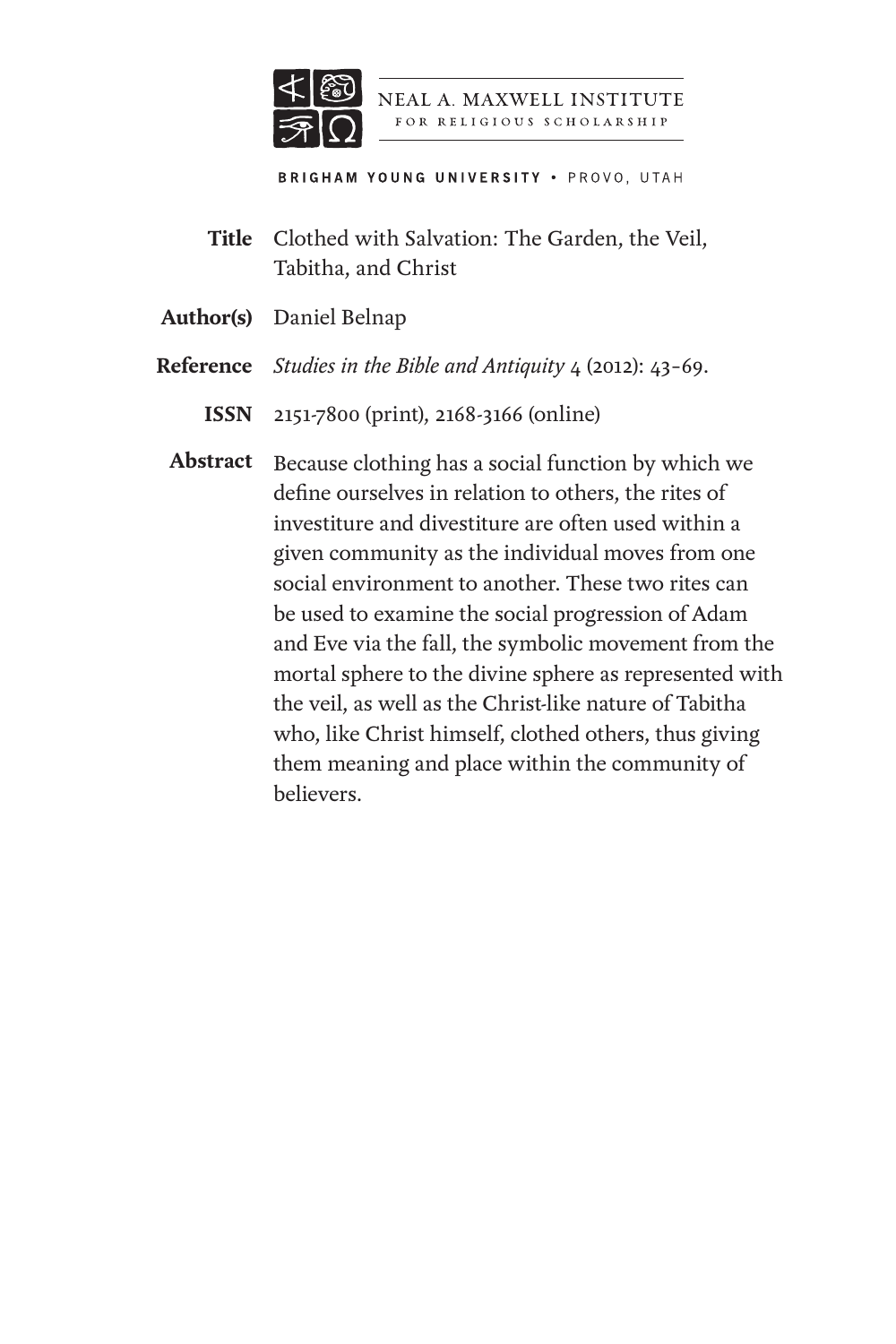## Clothed with Salvation: The Garden, the Veil, Tabitha, and Christ

Daniel Belnap

Saul's conversion in Acts<br>
9 and Peter's vision of the Gentiles in Acts 10 is the story of the raising of Tabitha. While staying in the town of Lydda, Peter, the presiding disciple of Christ, is approached by two individuals from the neighboring city of Joppa with the request that he come and attend to the then-deceased Tabitha. When he gets there, he is met by widows weeping and wailing over Tabitha's departure. We know practically nothing of Tabitha except that she is a believer and a woman "full of good works and almsdeeds" (Acts 9:36). These works are revealed as the mourners present themselves before Peter, showing him the clothes and garments made by Tabitha for them.

This account may not, at first glance (or even at a second glance), appear to be related to the fall of Adam and Eve, the veil of the tabernacle described in Exodus, or the atonement of Christ; yet all three of these are linked to the narrative of Tabitha by the symbolic nature of clothing and its attendant rite, investiture. Throughout the scriptures, the acts of investiture and divestiture are used to describe the individual and social transformations made possible in the plan of salvation.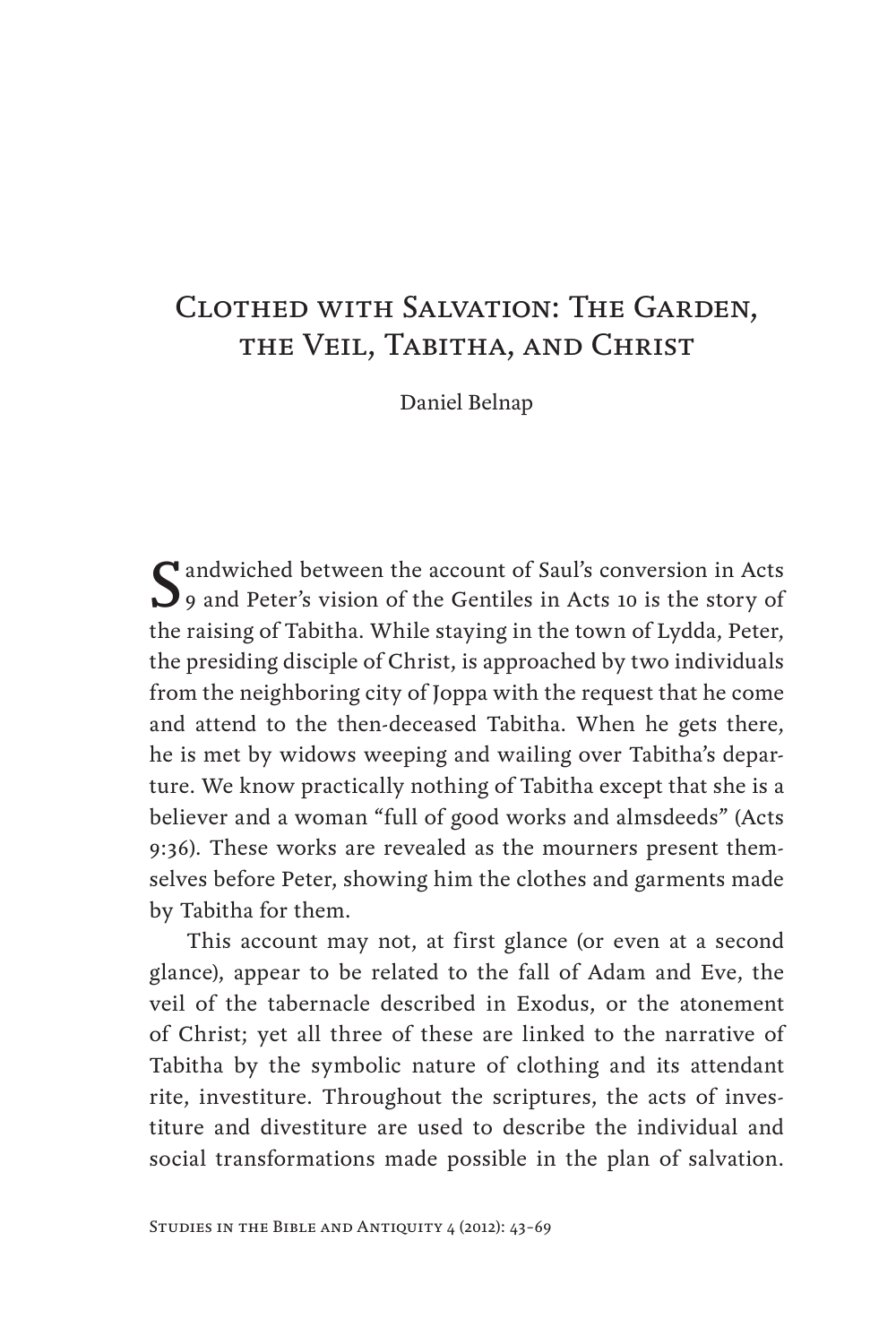This paper will examine the four scriptural subjects mentioned above—namely, the Garden of Eden narrative, the nature and role of the veil, the brief account of Tabitha, and the very nature of Christ and the atonement through the lens of clothing and investiture—and in so doing attempt to demonstrate that these two elements are among the most powerful and effective symbols in the scriptures to answer the fundamental questions concerning what our nature is now, what we really are, and how God understands us.

## **Clothing in the Garden of Eden**

Experience with investiture began in the Garden of Eden, where through successive states of undress and dress Adam and Eve began their mortal progression.<sup>1</sup> We are first introduced to the symbol of clothing, or lack thereof, as we are told that Adam and Eve "were both naked, the man and his wife, and were not ashamed" (Moses 3:25). Though nakedness is often associated with nudity, there is a significant difference between the two states of undress. Whereas nudity simply defines a lack of clothing on any given individual, nakedness is determined by society and differs from culture to culture. Thus, while we may consider a native Amazonian tribe naked because of their lack of apparel, those tribes may consider themselves clothed and not naked at all by their standards. Instead, perhaps lacking a certain type of jewelry or tattoo would constitute their social understanding of nakedness.<sup>2</sup> That nakedness is learned can best be exemplified by

<sup>1.</sup> Gary A. Anderson, "The Garments of Skin in Apocryphal Narrative and Biblical Commentary," in *Studies in Ancient Midrash*, ed. James L. Kugel (Cambridge, MA: Harvard University Center for Jewish Studies, 2001), 109: "The propensity to understand ourselves in relation to others and God by virtue of our habits of dress is a deeply rooted aspect of our human condition. Hence any shift in these habits is a potential indicator of a larger ontological shift in human nature."

<sup>2.</sup> Terence S. Turner, "The Social Skin," in *Not Work Alone: A Cross-cultural View of Activities Superfluous to Survival*, ed. Jeremy Cherfas and Roger Lewin (London: Temple Smith, 1980), 114–15: "The Kayapo are a native tribe of the southern borders of the Amazon forest. . . . The Kayapo possess a quite elaborate code of what could be called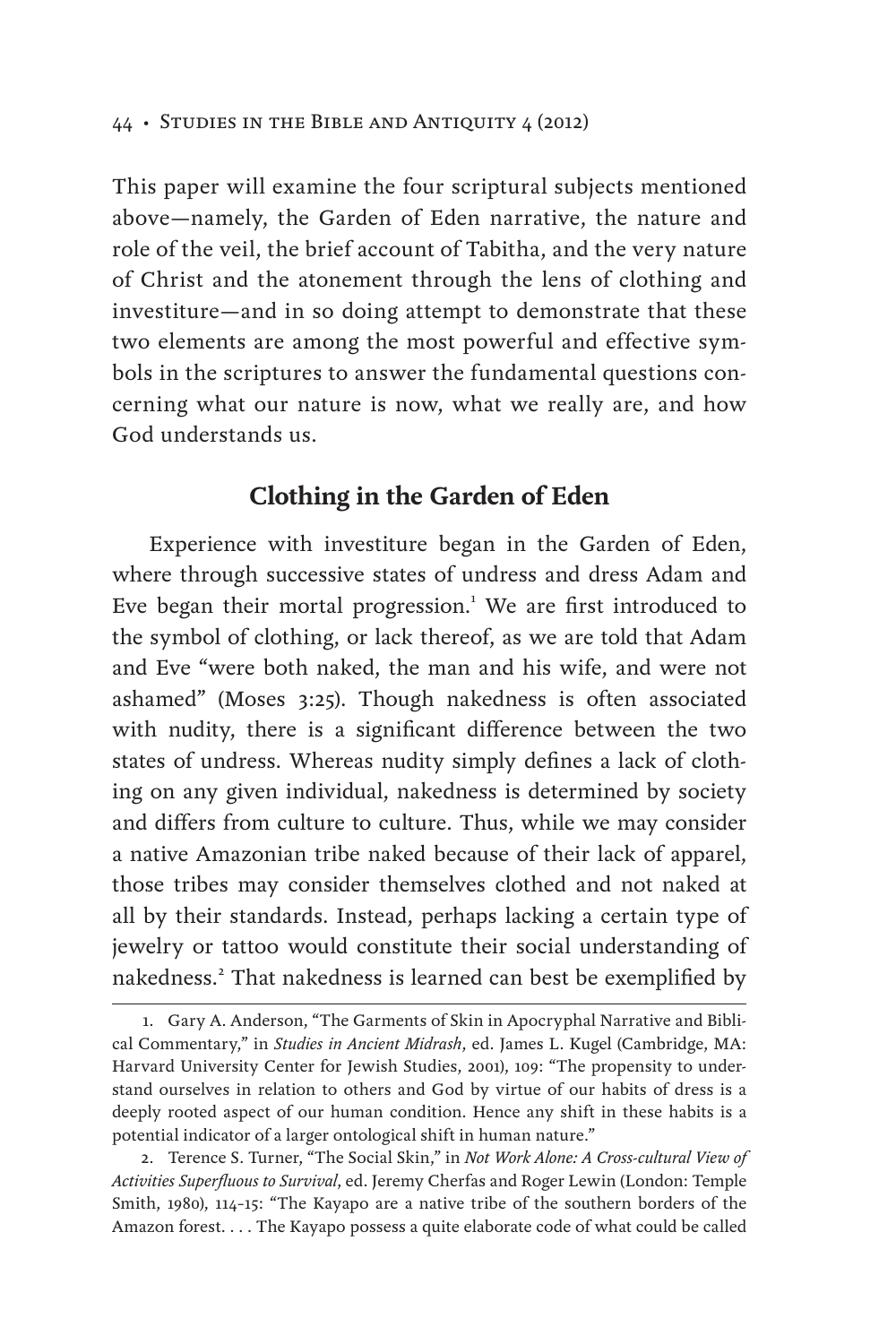little children, who exhibit a complete lack of shame while nude. It is only as they are taught their culture's values that their nudity becomes nakedness.<sup>3</sup>

In most societies, nakedness describes the social experience of shame or humiliation brought about by stepping beyond the proper social boundaries. Though we might want to view this negative consequence as a "bad" concept, the truth is that without a clear delineation between what is proper and what is not, one cannot have a functioning society. Therefore, nakedness as a cultural construct that brings about a negative consequence within that society actually allows for proper relationships to be established, further prospering the society. Thus nakedness and its attendant negative consequences are ultimately positive social constructs.

In light of this, it is not surprising to find nakedness as a legal punishment for social disharmony. In some Mesopotamian legal texts, the stripping of an individual of his or her raiment was considered punishment for offenses that went against the social order. In Middle Assyrian law codes, prostitutes who were caught wearing a veil in public were required to give up their clothing to those who turned them in. Moreover, if someone

'dress,' a fact which might escape notice by a casual Western observer, because it does not involve the use of clothing. . . . A closer look at Kayapo bodily adornment discloses that the apparently naked savage is as fully covered in a fabric of cultural meaning as the most elaborately draped Victorian lady or gentleman." See also E. Adamson Hoebel, "Clothing and Ornament," in *Dress, Adornment, and the Social Order*, ed. Mary E. Roach and Joanne B. Eicher (New York: Wiley & Sons, 1965), 16–17: "A favored tale among anthropologists is that of Baron von Nordenskiold, who in his Amazonian travels undertook to purchase the facial plugs of a Botocudo woman, who stood all unabashed in customary nudity before him. Only irresistible offers of trade goods at long last tempted her to remove and hand over her labrets. When thus stripped of her proper raiment, she fled in shame and confusion into the jungle."

3. Susan B. Kaiser, *The Social Psychology of Clothing and Personal Adornment* (New York: Macmillan, 1985), 32–33: "There is little evidence to support the idea that individuals are instinctively ashamed of their bodies. . . . The fact that modesty is socially learned and situated—and thus not instinctive—can be illustrated by the fact that children are not instinctively modest. . . . Cross-cultural definitions of modesty vary. That is to say, what is considered to be a shameful display of the body in one culture may be totally acceptable, or even expected, in another."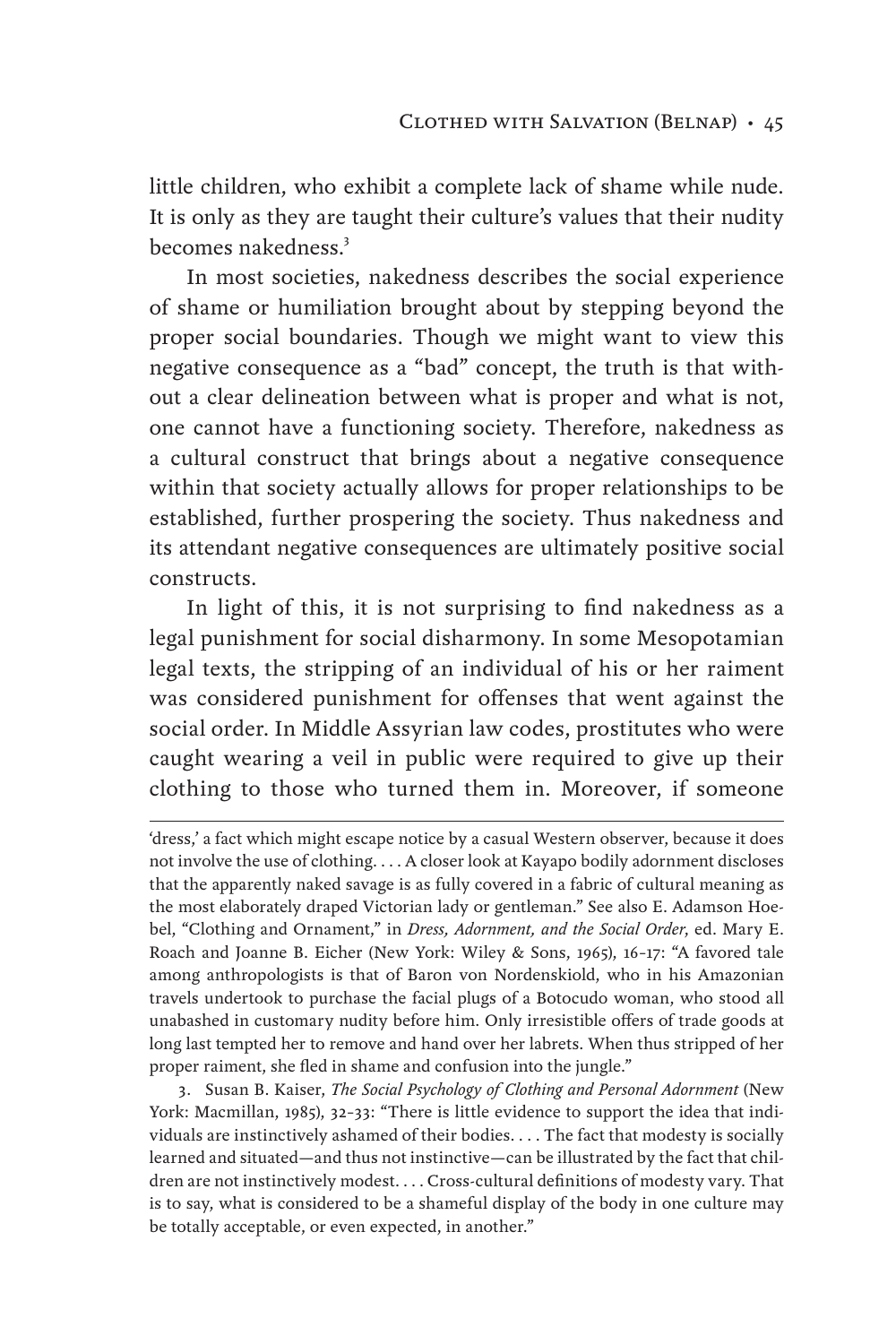witnessed a prostitute walking while wearing a veil and did not report it, that individual would lose his or her own clothing if turned in by yet another.<sup>4</sup> The phrase *to strip the garment and to drive out naked* is found in other Mesopotamian legal texts referring to the punishment given to those women who, of their own volition, disrupted the family.<sup>5</sup> Similarly, in Ugarit, Emar, and El-Qiṭar, the loss of clothing is meant to represent a change in the social status of the individual. According to one Ugaritic text, the heir to the throne is told that he must either stay with his father or follow after his mother, who had divorced the king. If he chose the latter, the heir was to place his mantle on the throne and leave.<sup>6</sup>

5. Meir Malul, *Studies in Mesopotamian Legal Symbolism* (Kevelaer, Germany: Butzon & Bercker, 1988), 122–38. Also, Karel van der Toorn, "The Significance of the Veil in the Ancient Near East," in *Pomegranates and Golden Bells: Studies in Biblical, Jewish, and Near Eastern Ritual, Law, and Literature in Honor of Jacob Milgrom*, ed. David P. Wright, David Noel Freedman, and Avi Hurvitz (Winona Lake, IN: Eisenbrauns, 1995), 327–39.

6. See Åke Viberg, *Symbols of Law: A Contextual Analysis of Legal Symbolic Acts in the Old Testament* (Stockholm: Almqvist & Wiksell, 1992), who discusses these texts: "The act performed by Jonathan may very well be based on a legal symbolic act which is also known from Ugarit, Emar and El-Qiṭar. There are three texts from Ugarit that are relevant, PRU IV, 17.159; RS 8.145 and Ugaritica V, 83 (RS 20.146). Of these RS 8.145 and Ugaritica V, 83 are wills, describing how a son who refuses to obey his father is forced to leave the house and deposit his mantle on the stool or the door-bolt. The legal function was to expel a member from the family, thus depriving him of his legal status as a member of the family. In PRU IV, 17.159, the prince and heir to the throne of Ugarit, called Utrisharruma, is given an ultimatum, lines 22–31. Either he stays with his father Amistamru, King of Ugarit, or he follows his mother Bentesina, who has been divorced from the king, lines 8–10. As mentioned above, if the prince chooses to follow his mother, he is told to put his mantle on the throne and leave, line 26. The texts from Emar are mainly wills, containing clauses that regulate the inheritance in the case of certain changed circumstances. One of these wills states that a daughter who does not accept the mother after the death of the father, must put the mantle on a chair and leave the house. The same is applied to a child who does not accept the

<sup>4.</sup> Martha T. Roth, *Law Collections from Mesopotamia and Asia Minor* (Atlanta: Scholars Press, 1997), 168–69, Middle Assyrian Law Code A, 40-1. Similarly, a palace decree of Tiglath-Pileser states if a male responds to the attentions of a woman of the palace who "has bared her shoulders and is not covered even with a *kindabašše* garment" and he is reported, the one who gives the report gets the clothing of the offending individual, and in the end, the offending individual has only sackcloth tied around his waist (206).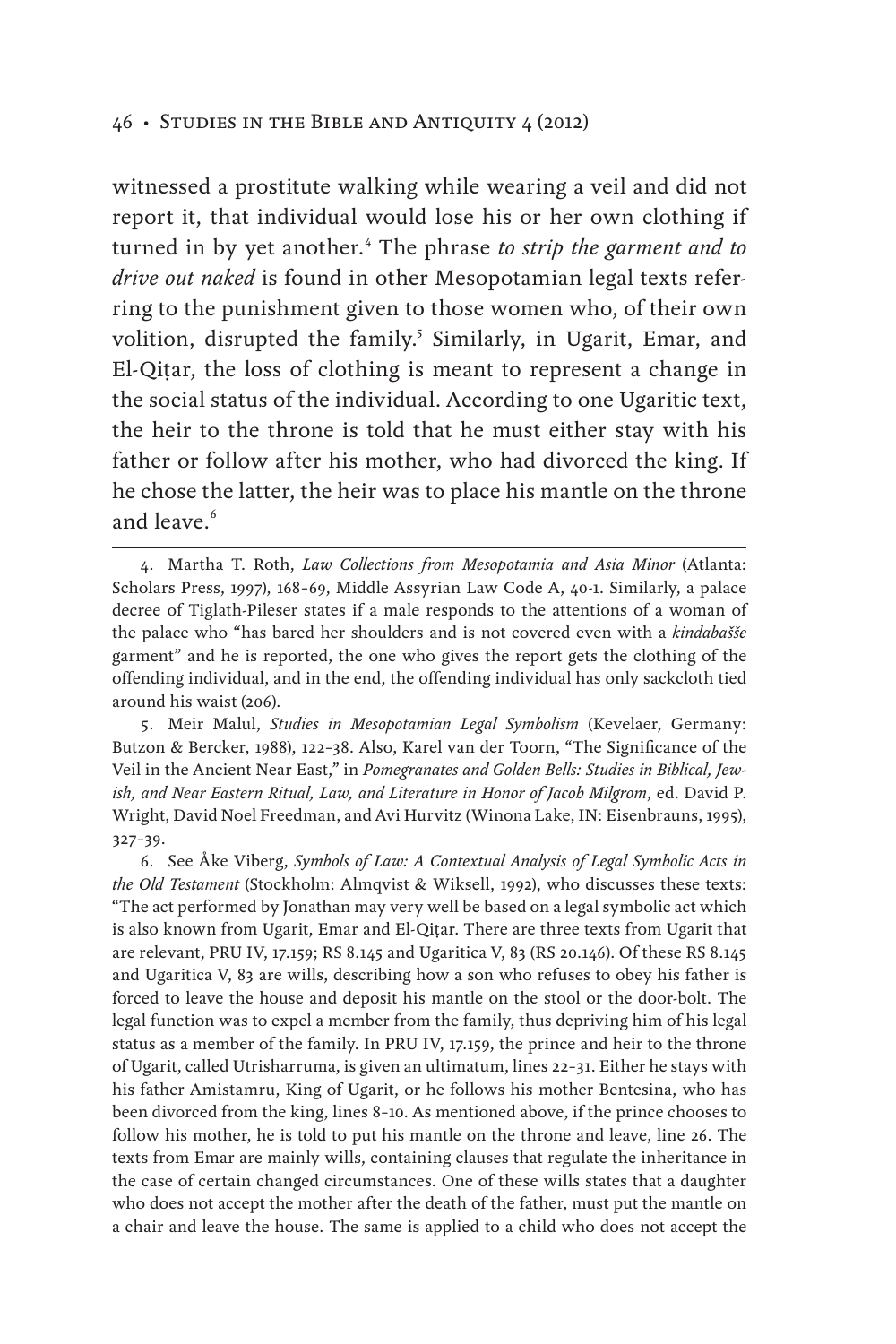Unfortunately, because clothing is used to define one's status, forcing others to become naked and thus have no place in society has been used throughout history to control others. In the ancient Near East, the shame and humiliation of nakedness was associated with the loss of social status and was often depicted in images of captivity. Assyrian palace reliefs depict the captured inhabitants of conquered cities as naked, bound figures; Egyptian palaces do the same.<sup>7</sup> In these cases, the captured soldiers and citizens were not originally naked but would have been divested of their clothing by the successful invaders, thereby demonstrating the captives' complete subjugation by the conquerors.<sup>8</sup> Voluntary nakedness reflected the same thing, demonstrating one's subjugation to the authority of a more powerful individual. The Assyrian king Assurbanipal records in one of his

father, the husband in the will of the wife, and the wife in the will of the husband." Similarly, in an Old Babylonian text (BRM IV 52), the stripping of the wife's clothes was performed for divorce. Elsewhere in ancient Near Eastern documents, divorce was effected by the cutting off of the hem of the spouse (primarily the wife's hem); see Wolfram von Soden, *Akkadisches Handwörterbuch* (Wiesbaden: Harrassowitz, 1965–81), s.v. *sissiktu*, 4a, 1051. For a general discussion on the role of hems, see Jacob Milgrom, "Of Hems and Tassals: Rank, Authority and Holiness Were Expressed in Antiquity by Fringes on Garments," *Biblical Archaeology Review* 9/3 (1983): 61–65; see also Paul A. Kruger, "The Hem of the Garment in Marriage: The Meaning of the Symbolic Gesture in Ruth 3:9 and Ezek 16:8," *Journal of Northwest Semitic Languages* 12 (1984): 79–86.

7. Robert K. Ritner, *The Mechanics of Ancient Egyptian Magical Practice* (Chicago: The Oriental Institute of the University of Chicago, 1993), 114–36. Rendering the captive naked is a common image; see also the Megiddo Ivory in the Israeli Museum.

8. Similarly, in the Old Testament foreign women who are taken captive are made naked. See Saul Olyan, *Rites and Rank: Hierarchy in Biblical Representations of the Cult* (Princeton: Princeton University Press, 2000), 97: "The text describes the process by which a foreign woman, taken by force to the home of her captor, makes the transition from alien captive to wife or concubine of an Israelite male. A series of ritual actions are presented that are intended to begin that transition. The shaving of the hair of the head, the cutting of the nails, and the removal of the 'garment of captivity' move the woman into a period of liminality during which she mourns her parents, whom she will never see again. It is probable that they have become 'socially dead' to her, though they are not physically dead. These gestures are all to be understood as rites effecting the separation or alienation of the woman from her previous identity. . . . To shave off the hair and cut the nails in combination with discarding the 'garment of captivity' and mourning socially dead parents seem in this context to mean to cut off the captive from her past, erasing her old identity and making it possible for her to assume a new identity in Israel."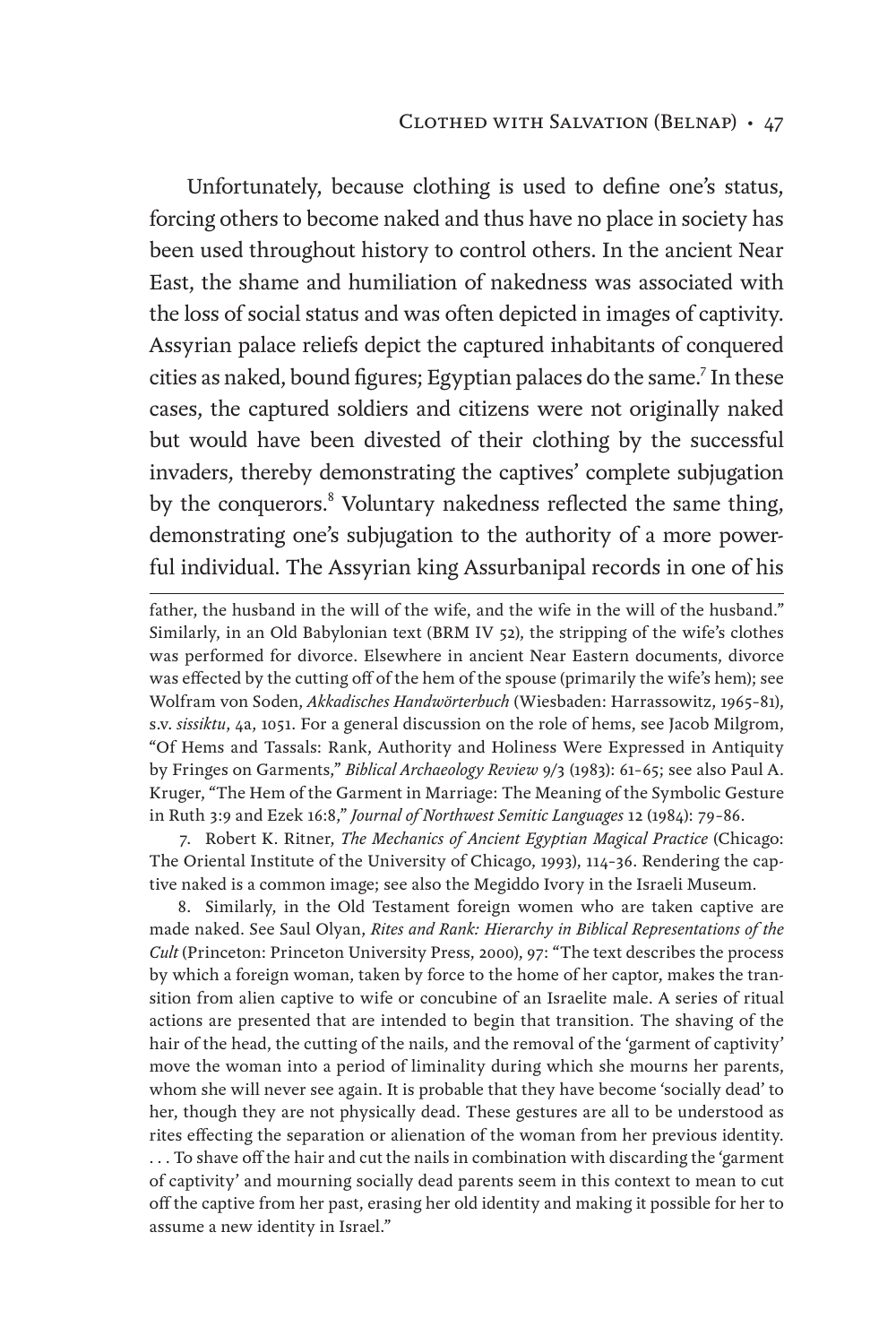annals, "They [the king of Elam and family] fled from Indabigash and came to me in Nineveh, crawling naked on their bellies."<sup>9</sup>

The Old Testament reveals much of the same social stigma associated with nakedness. In Genesis 9, Noah's drunkenness is emphasized by his naked state. In this case, filial duties are demonstrated as Noah's two older sons walk backward in order not to view their father's humiliating state while covering him in a garment. The youngest son, Ham, on the other hand, views his father's nakedness but does nothing and is cursed. In Genesis 37, when Joseph's brothers strip him of his robe, he is transformed from his honorable state to one of shame and slavery.<sup>10</sup> In Isaiah 20, captivity and subjugation are associated with nakedness. Isaiah is commanded to take off his shoes, loosen his loincloth, and walk naked and barefoot for three years, symbolizing the eventual captivity of Egypt by Assyria: "Like as my servant Isaiah hath walked naked and barefoot three years . . . so shall the king of Assyria lead away the Egyptians prisoners, and the Ethiopians captives, young and old, naked and barefoot, even with their buttocks uncovered, to the shame of Egypt" (Isaiah 20:3–4). Similarly, Micah declares that he will "wail and howl" and "go stripped and naked" on account of the

10. Victor H. Matthews, "The Anthropology of Clothing in the Joseph Narrative," *Journal for the Study of the Old Testament* 20/65 (March 1995): 31. Interestingly, the entire Joseph pericope centers around the reception and loss of clothing. When Potiphar's wife seeks relations with Joseph, Joseph is again reduced to "nakedness": "Again, he is stripped of his status-marker and the symbol of his role within that community" (32). Later, he is reinvested with clothing upon entering the royal court: "The radical change in appearance effected by these new robes of office, and the other gifts given to him by the pharaoh (his new name, and his Egyptian wife) transforms Joseph from a prisoner into a courtier" (34). Finally, Joseph demonstrates his acceptance of his brothers by providing them with their own sets of clothing. "This final step brings the story full circle and provides one final use of garments as a status marker. Joseph is now in a position to give clothing to his brothers" (35).

<sup>9.</sup> Maximilian Streck, *Assurbanipal und die Letzten Assyrischen Könige bis zum Untergange Niniveh's*, vol*.* 2 (Leipzig: Hinrichs, 1916), 34, IV, 1.26. For a general study on the role of stripping as a form of subjugation and humiliation, see M. E. Vogelzang and W. J. van Bekkum, "Meaning and Symbolism of Clothing in Ancient Near Eastern Texts," in *Scripta Signa Vocis: Studies about Scripts, Scriptures, Scribes, and Languages in the Near East, Presented to J. H. Hospers*, ed. H. L. J. Vanstiphout et al. (Groningen, Netherlands: Forsten, 1986), 265–84.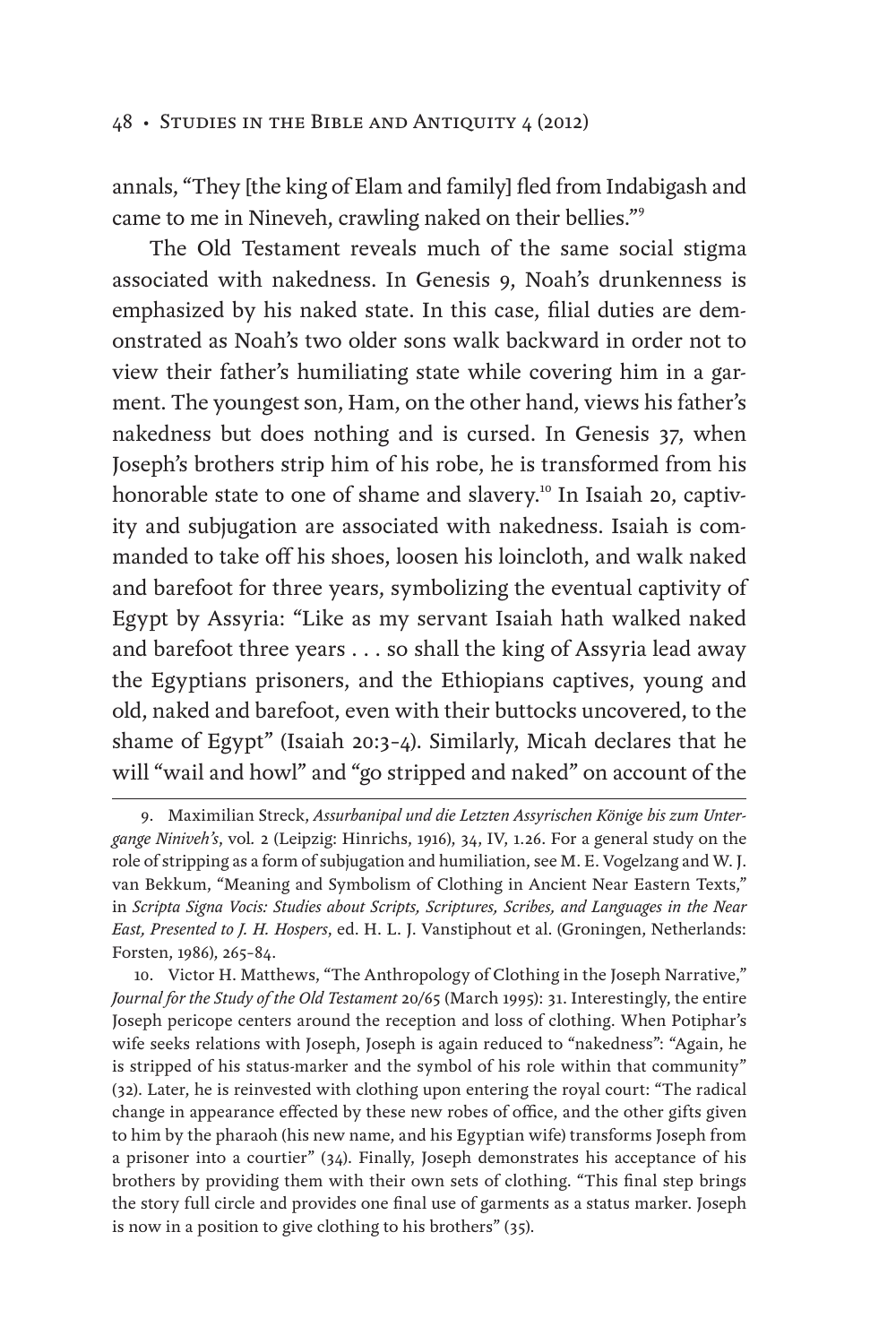desolation that would result from the destruction of Samaria and Jerusalem (Micah 1:8).<sup>11</sup>

All this takes us back to the garden; there we are confronted with a unique situation as Adam and Eve were naked yet not experiencing shame. In fact, this is the only place in the scriptures where nakedness does not bring about negative social consequences; this situation therefore demonstrates that the early social network is flawed or incomplete. That social structures exist in the Garden of Eden is evidenced by the marriage of Adam and Eve and the proto-Zion society that Adam and Eve share with God.<sup>12</sup> Yet, as Lehi makes clear in 2 Nephi 2:22–23, until the decision to partake of the fruit, Adam and Eve remain in a state in which progression is suspended:

And now, behold, if Adam had not transgressed he would not have fallen, but he would have remained in the garden of Eden. And all things which were created must have remained in the same state in which they were after they were created; and they must have remained forever, and had no end. And they would have had no children; wherefore they would have remained in a state of innocence, having no joy, for they knew no misery; doing no good, for they knew no sin.

This state can be described as a liminal one, or one that lies between two other states of existence. The term *liminality* is taken from the Latin *limen*, meaning "doorway, threshold," and is used in ritual studies to describe the temporary time and space made by ritual that allows an individual to move from one social state to another.<sup>13</sup> Rites

<sup>11.</sup> Shaving was used to humiliate and shame an individual as well. Saul Olyan discusses the role of shaving in rites associated with transition in social status; see Saul M. Olyan, "What Do Shaving Rites Accomplish and What Do They Signal in Biblical Ritual Contexts?" *Journal of Biblical Studies* 117/4 (1998): 611–22.

<sup>12.</sup> Both social relationships are emphasized in the recent document "The Family: A Proclamation to the World."

<sup>13.</sup> Liminality is first used in the studies of Arthur Van Gennep in his seminal work *The Rites of Passage*, trans. Monika B. Vizedom and Gabrielle L. Caffee (Chicago: University of Chicago Press, 1960). Van Gennep coined the term to describe the tem-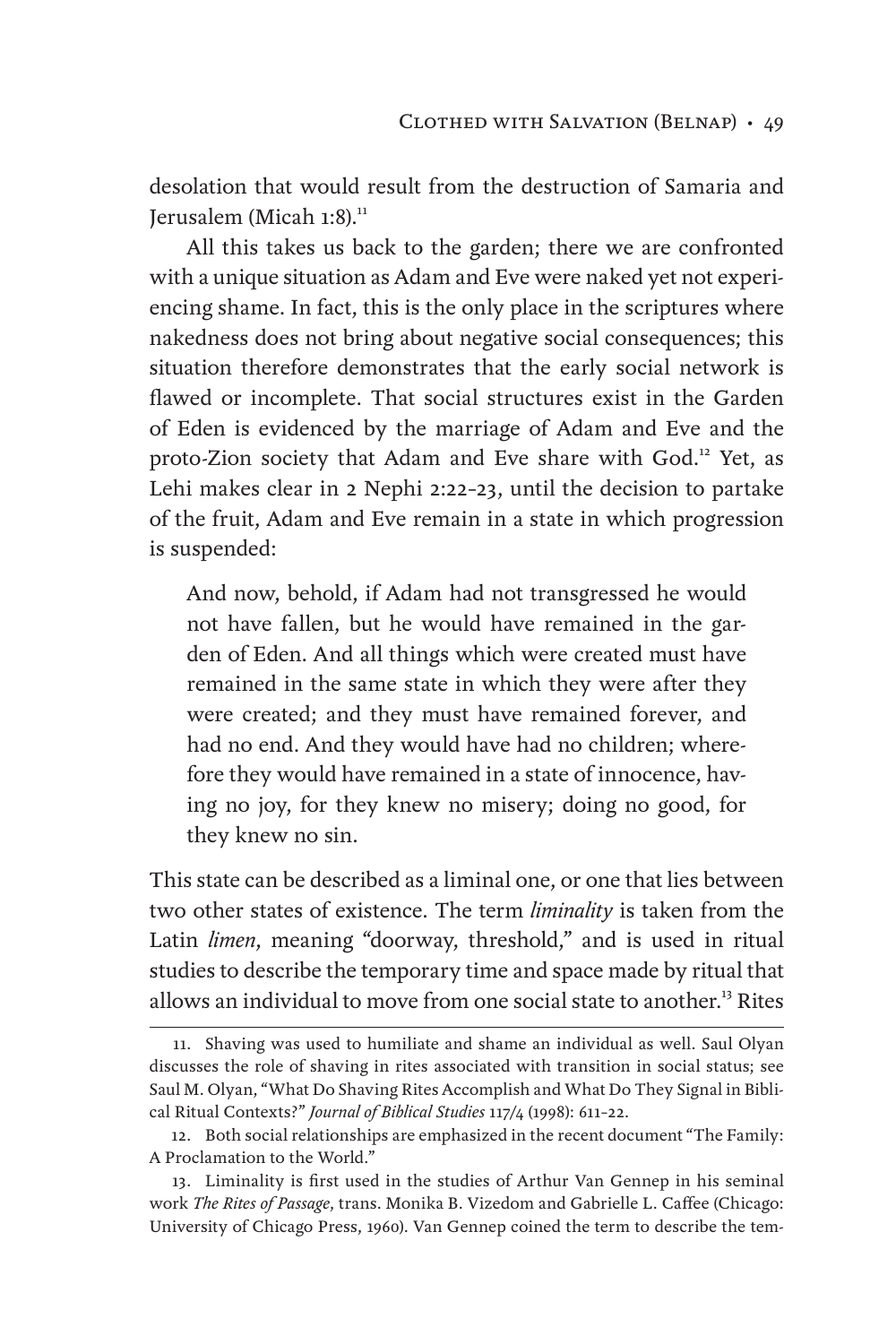of passage, for instance, often incorporate liminality to facilitate the transformation of child to adult, single to married, boy to man, and so forth. What is important to recognize is that while liminal states have a useful function in social movement, they are meant to be temporary. With this perspective, we can see that prior to partaking of the fruit, Adam and Eve in the garden live a liminal, or "in-between," existence, as if they were cocooned caterpillars awaiting the final transformation. This liminality is exemplified in their naked but not ashamed state; as long as they stay in this state the plan of salvation is halted, just as Lehi described.<sup>14</sup>

Adam and Eve remain in this liminal state until Eve partakes of the fruit. According to Moses 4, Eve only partakes of the fruit when she "saw that the tree was good for food, and that it became pleasant to the eyes" (Moses 4:12). Neither one of these statements describes an actual change in the fruit, suggesting that the fruit was always good to eat. What changed was Eve's perspective in regard to the fruit, yet this change in perspective also leads to Adam and Eve's discerning their naked state. They now experience the shame that one should experience with nakedness. Though this leads them to separate themselves from God (as noted in their hiding from him), it also moves them out of their liminal state to the state of mortality necessary for their progression. This movement is characterized by their donning of clothing, the visible, tangible evidence that Adam and Eve now define their relationship with God and each other differently than they did before. With the wisdom that comes from

14. Julie Galambush, "*ʾādām* from *ʾadāmā*, *iššâ* from *ʾîš*: Derivation and Subordination in Genesis 2.4b–3.24," in *History and Interpretation: Essays in Honour of John H. Hayes*, ed. M. P. Graham et al. (Sheffield, England: JSOT, 1993), 38: "Shame's absence is noteworthy only in a world characterized by its presence."

porary time and space created during ritual processes in which individuals were formally taken out of one social state (childhood, single status, etc.) and prepared for both entrance and participation in another social state (puberty, marriage, etc.). Because liminality exists outside of "normal" space and time, this place was symbolized as death, the womb, the outside, and was a dangerous place in terms of its being outside society but completely necessary for the smooth transitions within a society. Most important, liminality was never meant to be a permanent state but a temporary one that existed for the specific purpose only.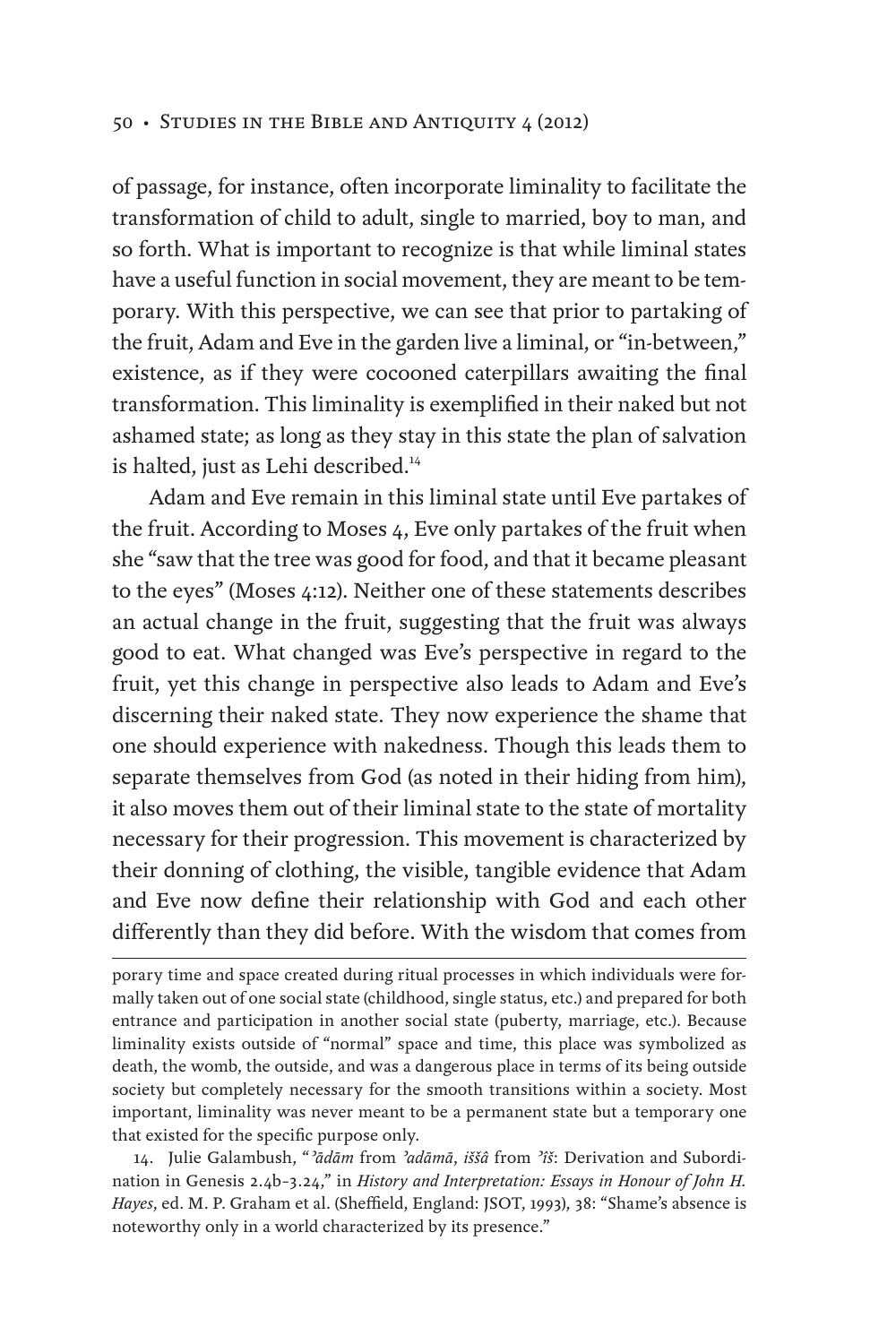the fruit, they are now aware of their social separateness from God, or, to put it another way, they now define themselves as beings different from God.

Like the concept of nakedness, the function of clothing is primarily a social one used by individuals to define or establish themselves within a given community, $15$  a function recognized explicitly today in the church pamphlet *For the Strength of Youth*. <sup>16</sup> Because clothing is used by individuals to provide information about their own self-concept, and therefore their place within a given social structure, the actual clothing act, investiture, is as significant to the creation of the identity as the clothing itself since it demonstrates that we have the ability to make these definitions.<sup>17</sup> Thus Adam and Eve's clothing of fig leaves is not only a representation of their understanding concerning nakedness but also a means to describe their new standing within the existing society, specifi-

16. "Prophets of God have continually counseled His children to dress modestly. When you are well groomed and modestly dressed, you invite the companionship of the Spirit and you can be a good influence on others. Your dress and grooming influence the way you and others act." *For the Strength of Youth* (2011), 6.

17. Kate Soper, "Dress Needs: Reflections on the Clothed Body, Selfhood and Consumption," in *Body Dressing*, ed. Joanne Entwistle and Elizabeth Wilson (Oxford: Berg, 2001), 20–21: "In the emphasis on the need for clothing as personal self-expression, we should not overlook the recourse to regulations on dress and the wearing of uniform as a means of excluding, oppressing and condemning. Nor should we forget the extent to which restrictions on human dress are used to distinguish and police social and sexual hierarchies."

<sup>15.</sup> Kaiser, *Social Psychology of Clothing*, 216–17, emphasis in original: "There are two important functions to clothes in nonverbal communication. First, they help us to *negotiate identities*, as we present our situated identities or roles, moods, values, and attitudes to one another. Second, they help us to *define situations*, that is, to socially construct the basis for our interactions." See Malcolm Bernard, *Fashion as Communication*, 2nd ed. (London: Routledge, 2002), 39: "Clothing and fashion, as communication, are cultural phenomena in that culture may itself be understood as a signifying system, as the ways in which a society's beliefs, values, ideas and experiences are communicated through practices, artefacts and institutions. . . . Fashion, clothing and dress are the artefacts, practices and institutions that constitute a society's beliefs, values, ideas and experiences. According to this view, fashion, dress and clothing are ways in which people communicate, not only things like feeling and mood, but also the values, hopes and beliefs of the social groups of which they are members. They are, then, the ways in which society is produced and reproduced."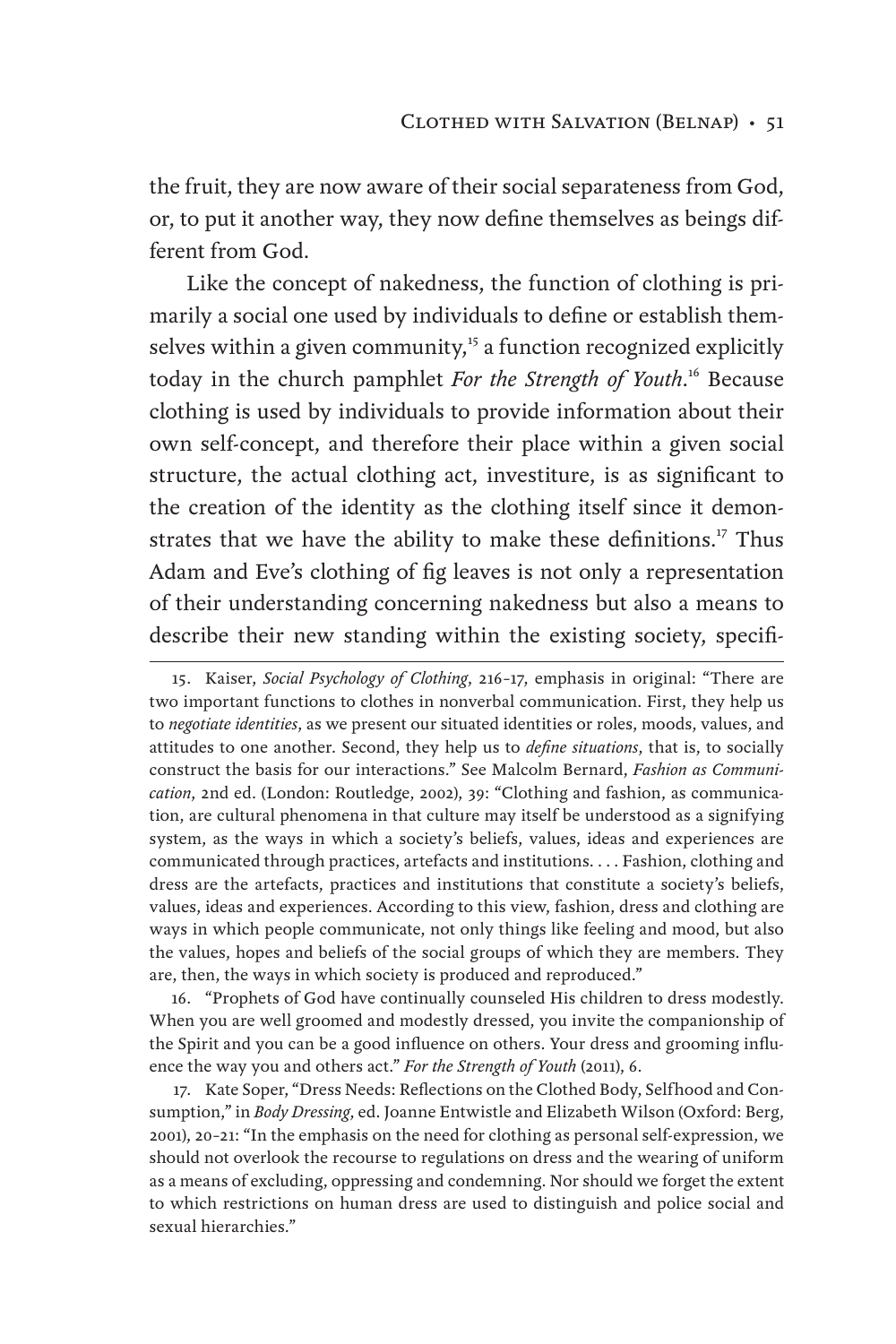cally their unworthiness to socialize with God.<sup>18</sup> The clothing itself allows them to physically demonstrate this separation since the leaves would act as camouflage when they hid in the trees. Prior to partaking of the fruit, Adam and Eve understood themselves to be part of the same social stratum as God; now they dress themselves and in so doing demonstrate they are no longer worthy to associate with God.19 Yet this social separation that Adam and Eve now understand to exist is not necessarily negative. Again, while nakedness is associated with negative responses, the social result of nakedness is, overall, a positive one, allowing members of a society to interact in the correct manner.<sup>20</sup>

Another well-known ancient Near Eastern epic teaches the same principle using the same symbols of clothing and investiture. In the

19. Rita C. Poretsky, "Clothing and Self: Biblical and Rabbinic Perspectives," *Journal of Psychology and Judaism* 10/1 (1986): 53: "Nakedness is a nakedness of self in a social context, not just a nakedness of body. There is a microcosmic balancing of principle within each specific act. . . . The fear of being naked, without identity, is strong, especially when the only available clothes do not fit. The task to make new clothes and a new world in order to be whole is overwhelming, but the only other choices are a lost sense of self, from wearing no clothes; or a self that is betrayed, bound to the dead hand of custom and costume. In this context, it is not surprising that Adam and Eve ate from the tree of knowledge of good and evil, saw that they were naked, and Adamhumankind felt afraid before God."

20. Terje Stordalen, *Echoes of Eden: Genesis 2–3 and the Symbolism of the Eden Garden in Biblical Hebrew Literature* (Leuven: Peeters, 2000), 228–29: "If nakedness was depriving within the shame codex in which the implied reader was socialised, Gen 2:25 would not imply restrained happiness. . . . Eating from the tree has a positive function in removing human ignorance. By 3:8.10 the human couple has gained the insight that one should not appear naked before YHWH. Such an effect of the tree is conceived of as 'regular' within the story world. . . . All this should indicate a positive development, stretching from the ignorance in 2:25 through the eating (3:1–6) and the gained insight (3:7–11) to the clothing (3:21)."

<sup>18.</sup> Some suggest that this status change represents a movement from animal to human. See Soper, "Dress Needs," 17: "In Christian mythology, we acquire our clothes in losing our 'natural' innocence and coming into knowledge of good and evil. Clothes are in this sense definitively cultural objects closely bound up with a sense of shame, and their primary purpose is to conceal the organs of those functions . . . which have been deemed to degrade us by tying us too closely to a bestial nature. Clothes, in short, serve us as a cardinal marker of the divide between ourselves and the rest of the animal world. . . . Clothes have been very extensively used to assert the cultural status of human beings, to police the border between humans and animals."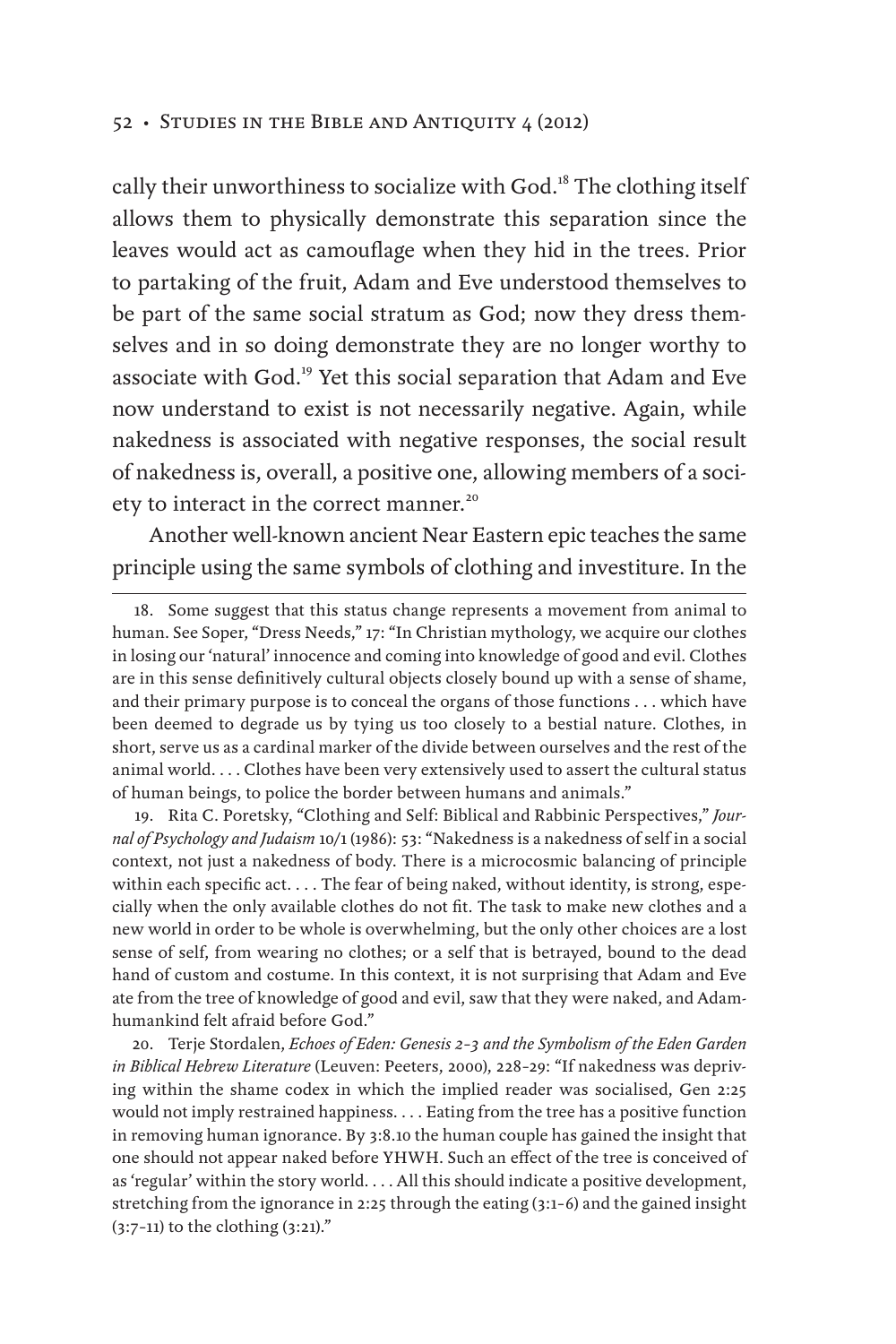Gilgamesh epic, Enkidu, a being who had lived in the wilderness, becomes civilized by first recognizing his nakedness and then by clothing himself as he approaches the city; thus the awareness of his nakedness and his consequent act of clothing represent his transformation from a wild, animal-like state of nonawareness into a state in which he is socially aware of himself and others. Gilgamesh himself, following his adventures to the ends of the earth, notes his return to society by dressing himself in the best garments he has.<sup>21</sup>

Though different in setting than the Gilgamesh epic, investiture also marks the transformation of Aaron and his sons from normal society to the specialized status of priests.<sup>22</sup> While wearing the priestly garb placed upon them by Moses, Aaron and his sons are transformed from ordinary men to priests of God.<sup>23</sup> Further priestly transformation via investiture occurs as the high priest is instructed to wear only pure white linen garments into the holy of holies instead of the more colorful costume found elsewhere.<sup>24</sup> Thus he becomes

22. Frank H. Gorman Jr., *The Ideology of Ritual: Space, Time and Status in the Priestly Theology* (Sheffield, England: JSOT, 1990), 116–17: "The change of clothes is symbolic of a ritually constituted change of status. In Lev. 16.4, 24 Aaron's bathings mark off his marginal status, symbolized by his change of clothes, within the larger ritual process."

23. Ernest Crawley, "Sacred Dress," in *Dress, Adornment, and the Social Order*, 141: "With the vestment the priest puts on the 'character' of divinity. By change of vestments he multiplies the Divine force, while showing its different aspects."

24. See Leviticus 16:4–24, which describes the divestiture and investiture of the high priest on the Day of Atonement. Jung Hoon Kim, *The Significance of Clothing Imagery in the Pauline Corpus* (London: Clark International, 2004), 20: "All these garments seem to constitute the formal apparel of Aaron the [high] priest. No doubt, whenever he entered the Holy Place for the performance of his ministry, he had to wear them. Yet, when he entered the most holy place, he might wear only the linen tunic, linen undergarments, the linen sash and the linen turban, and not the ephod and the blue robe. The author of the Pentateuch does not provide any explanation concerning this

<sup>21.</sup> Robert A. Oden Jr., "Grace or Status? Yahweh's Clothing of the First Humans," in *The Bible without Theology: The Theological Tradition and Alternatives to It* (San Francisco: Harper & Row, 1987), 102–3: "Finally, and significantly, Utnapishtim asks that Gilgamesh return to civilization, to his city, wearing a 'garment,' 'his finest garment.' . . . The cumulative effect of all these references to clothing in the Gilgamesh Epic is impressive. The human state—and that, among many other things, is partly what Gilgamesh is all about—is a state symbolized by the donning of manufactured garments. . . . Humans are those who live most properly in cities (the social setting, *par excellence*), are mortal, have obligations to one another—and wear clothing."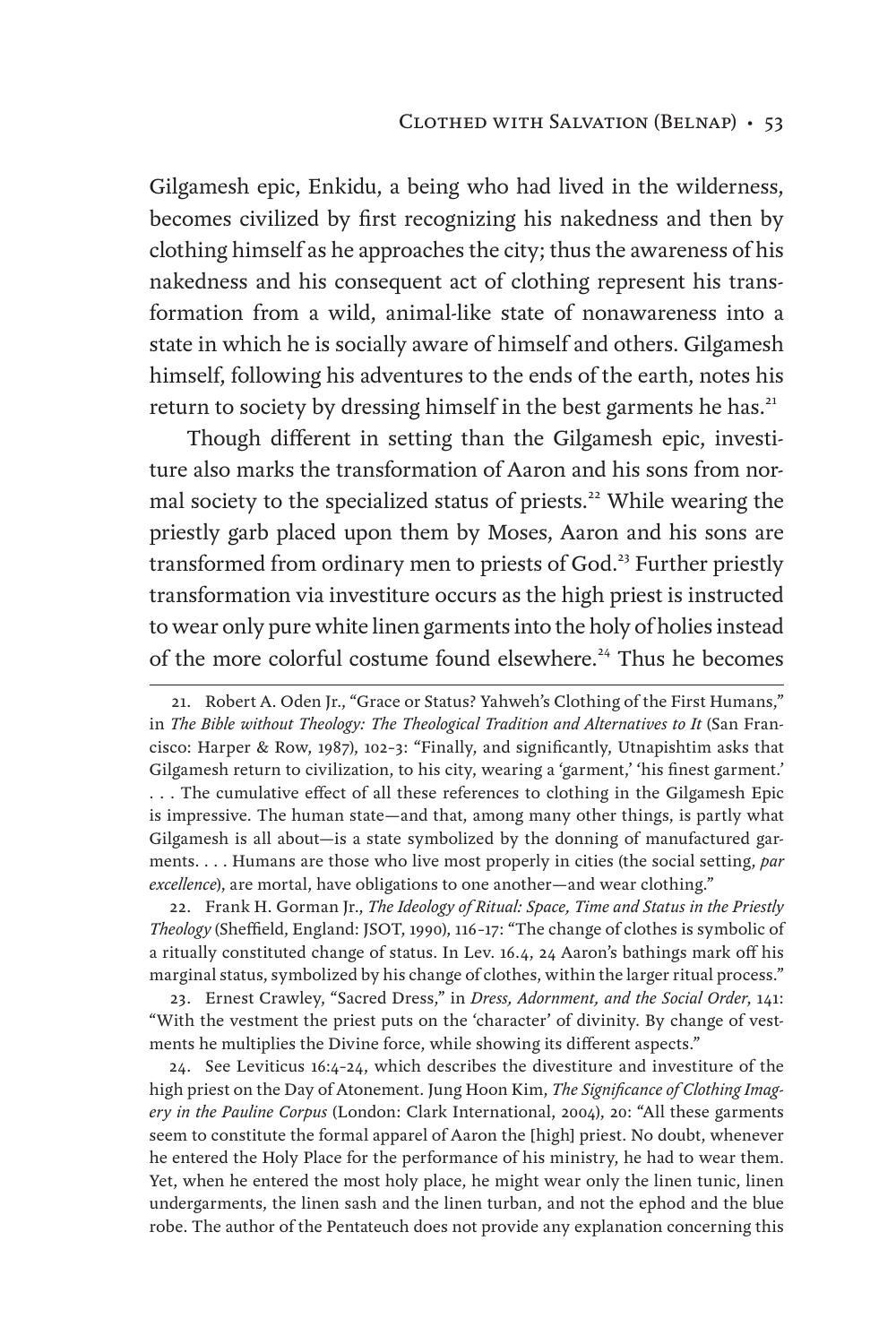part of the divine world, wearing the same color with which divine beings are associated.<sup>25</sup> Aaron's transformation and new identity is vividly demonstrated in Leviticus 10 when Aaron is not allowed to mourn the death of his sons in the traditional manner, a ritualized nakedness: "Uncover not your heads, neither rend your clothes; . . . but let your brethren, the whole house of Israel, bewail" (Leviticus 10:6). Instead he is to remain in the priestly clothing; having lost his old identity through the investiture process described above, he is no longer the same person and is in fact to be treated as an individual in a completely different state of being.<sup>26</sup> Thus Adam and Eve's

25. A similar transformation is witnessed in Zechariah 3:3–5, where the high priest Joshua is in the presence of an angel and Satan. After Satan is rebuked and sent away, God commands that Joshua be clothed and given a crown before being given his instructions. Though this article concerns the transformations through investiture and divestiture in the scriptures, it should be pointed out that this process is found throughout intertestamental and postbiblical literature; see the *Testament of Levi*, *2 Enoch*, *3 Enoch*, the *Ascension of Isaiah*, and the *Apocalypse of Abraham*. In each case, as the individual ascends into the presence of God, a change of apparel, usually performed by another member of the divine society, is required for the transformation to be made complete. For more on the role of investiture in divine ascents, see Martha Himmelfarb, *Ascent to Heaven in Jewish and Christian Apocalypses* (New York: Oxford University Press, 1993); and William J. Hamblin, "Temple Motifs in Jewish Mysticism," in *Temples of the Ancient World: Ritual and Symbolism*, ed. Donald W. Parry (Salt Lake City: Deseret Book and FARMS, 1994), 440–76.

26. Gorman, *Ideology of Ritual*, 118–19, 134–35: "Aaron is clothed in the special attire of the high priest. The concern here is not to find any particular symbolic meaning for each item of clothing; rather, the concern is to see the ritual importance of *the act of clothing*. As already suggested, the clothing rite serves as a marker of Aaron's passage into his new status. It does not in and of itself effect that passage. . . . The clothes are a symbolic statement about his status. They give tangible evidence of his changed position in society and serve as a symbol of his unique status. . . . There is a consistent theme in these chapters that those who encroach upon the realm of the holy are liable to death. This is the response of Yahweh to encroachers who cross the boundaries of the sacred improperly. Aaron and his sons have been given safe passage, not only to cross these boundaries, but to stay within them. The crossing of the sacred boundaries is dangerous, but ritual structures make it possible. The priests have stood in the breach between life and death and now live to act as mediators between the sacred and non-sacred, and between life and death." While Gorman would assign only sym-

difference. But as the whiteness of the four linen items can represent divine holiness, the difference probably means that when the priest entered the most holy place, he had to endue himself with a holiness which was suited to the supreme sacredness of the place."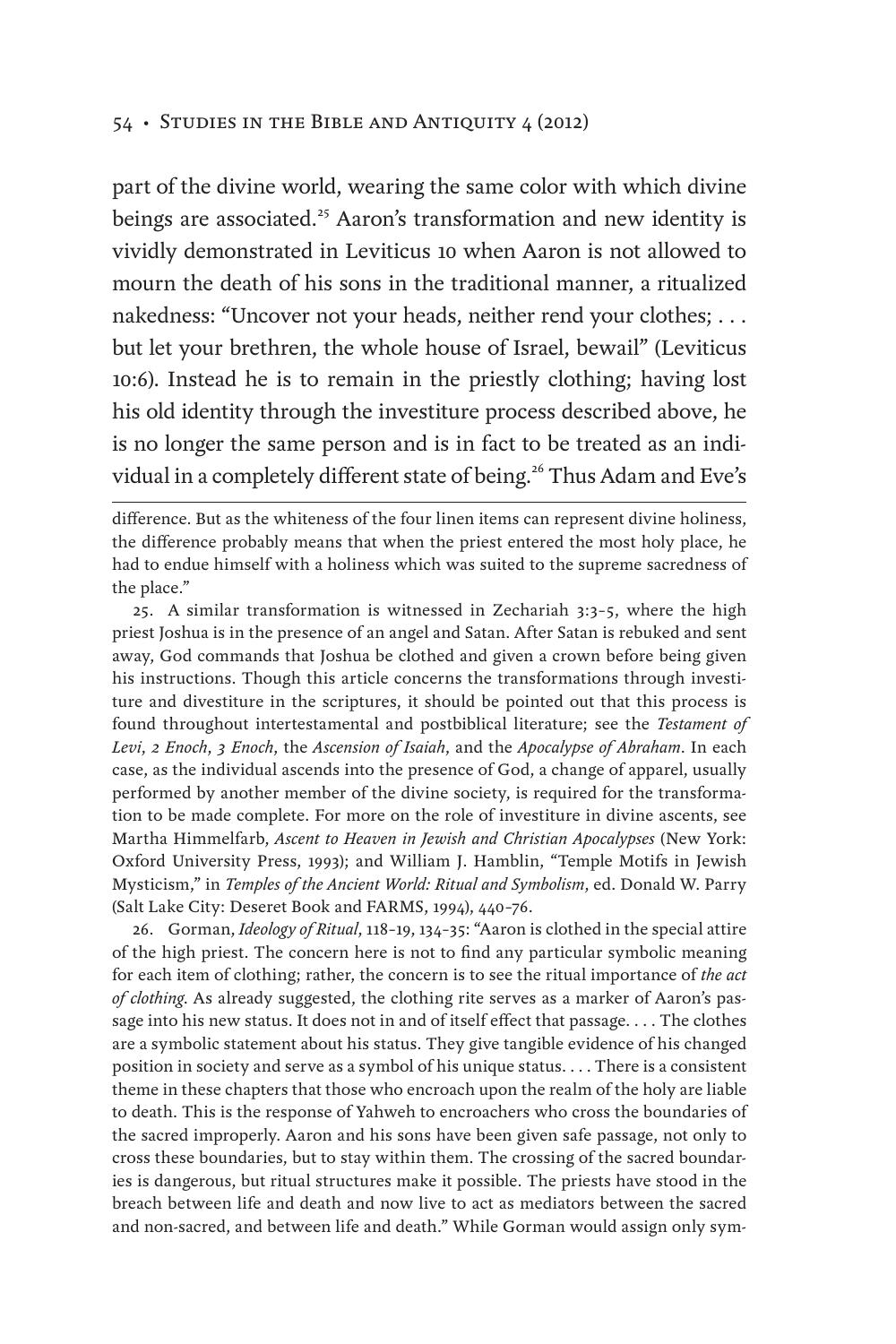shame of their nakedness demonstrates their maturation into intelligible beings worthy of exaltation—a net gain, not a loss.

Adam and Eve's movement from nakedness to a clothed state is paralleled by the serpent's going from a clothed to a naked state. The serpent is described as the most "subtle" of all the animals. In Hebrew this descriptive word is spelled exactly the same as the word translated as "naked," though they have slightly different pronunciations. Others have noted this wordplay, and the pun suggests that while the serpent may be the most subtle it may actually be the most naked as well. Just as Adam and Eve's nakedness can represent their ignorance, the serpent's nakedness is represented in his lack of knowledge, for we are told that the serpent "knew not the mind of God" (Moses 4:6) and is thus naked before him. Later, when the serpent is cursed for his role in the fall, we are told that he is to experience the social effects of nakedness: "Upon thy belly shalt thou go, and dust shalt thou eat all the days of thy life" (Moses  $4:20$ )<sup>27</sup>. In this then, Satan's complete estrangement from the divine society is symbolized by his nakedness.

27. George Reynolds and Janne M. Sjodahl, *Commentary on the Book of Mormon* (Salt Lake City: Deseret Book, 1955), 1:306: "'Dust' has several figurative and symbolic meanings in the Scriptures. To sit in the dust and to sprinkle dust on the head was a sign of deep mourning. (Job 1:12, 13; Isa. 47:1) To lick the dust of one's feet, as it is said was customary at some Oriental courts, when subjects were admitted to the presence of sovereigns (Isa. 49:23) was, of course, a degrading humiliation. When the Serpent (Gen. 3:14; Isa. 65:25) was condemned to 'eat dust' all the days of his life, he was, in modern language, doomed to an existence of the most degrading nature imaginable. He who, in the Garden of Eden, was the spokesman of Satan, became, as it were, a slave of slaves of the fallen angel. (Pearl of Great Price, Mos. 4:6–7)." In the apocryphal work *Discourse on Abbaton* (found in *Coptic Martyrdoms etc. in the Dialect of Upper Egypt*, ed. and trans. E. A. Wallis Budge [London: Longmans, 1914], 483–84), we read an interesting passage concerning Satan's loss of clothing leading to a loss of his power and authority: "And when Adam had risen up he cast himself down before [My] Father, saying, 'My Lord and my God! Thou hast made me to come into being [from a state

bolic meaning to the investiture, that the investiture can also be a ritual of transformation is demonstrated in Numbers 20:25–29. Here Moses invests Aaron's son Eleazar with Aaron's garments, signifying that he has become the new high priest. Aaron then dies on the mountain. It is possible that his death is brought upon by his now profane state. Whatever the reason for his dying, it is clear that the stripping of Aaron and the dressing of Eleazar is the primary ritual that denotes the transformation, not the washing.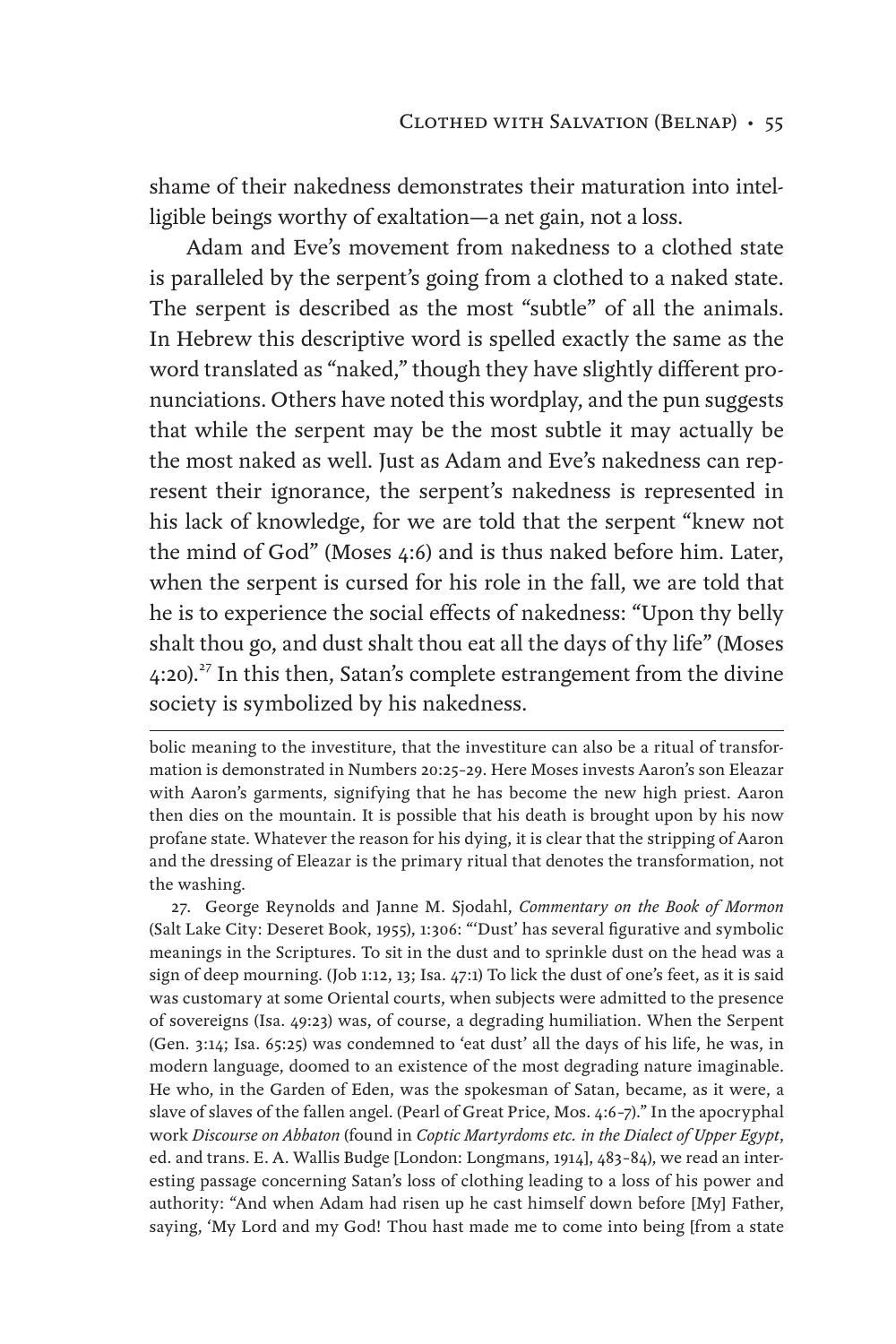The final divine acts in the Garden of Eden are the divestiture of Adam and Eve's aprons of leaves and their investiture in the clothing made by God. This second investiture, we are told, is performed by God and therefore represents God's definition of Adam and Eve, while also demonstrating his power to provide them with this definition. The text does not explicitly tell us what that definition is, but because it replaces the fig-leaf clothing, we can assume that the definition contrasts with the social meaning of that first set of clothing, which represented the separation and shame that Adam and Eve believed then defined their relationship with God. In other words, the second investiture would have demonstrated that Adam and Eve were not in fact estranged from God but were still worthy of a social relationship with God. This new set of clothing would have stood as a constant reminder of his presence with them and of his power to bless them.<sup>28</sup> This, in turn, gives us a greater apprecia-

in which] I did not exist.' Thereupon My Father set him upon a great throne, and He placed on his head a crown of glory, and He put a royal sceptre [in his hand], and My Father made every order [of angels] in the heavens to come and worship him, whether angel or archangel. . . . And My Father said unto him (i.e. their chief), 'Come, thou thyself shalt worship my image and likeness.' And he, being of great pride, drew himself up in a shameless manner, and said, 'It is meet that this [man Adam] should come and worship me, for I existed before he came into being.' And when My Father saw his great pride, and that his wickedness and his evil-doing were complete, He commanded all the armies of heaven, saying, 'Remove the writing [which is] in the hand of the proud one, strip ye off his armour, and cast ye him down upon the earth, for his time hath come.' . . . And all the angels gathered together to him, and they did not wish to remove the writing from his hand. And My Father commanded them to bring a sharp reaping-knife, and to stab him therewith on this side and that, right through his body to the vertebrae of his shoulders" (bracketed text in original). Nibley changes this translation slightly by placing "token" there instead of "writing" and "panoply" instead of "armor." Moreover, he notes that the cutting is at breast level with a sickleshaped instrument. For the purposes of this paper, note Satan's humiliation and loss of social status through the symbolic loss of clothing (his armor). Hugh Nibley, "On the Sacred and the Symbolic," in *Temples of the Ancient World*, 556.

28. Kim, *Significance of Clothing*, 17: "Adam's restoration to God's image particularly denotes the restoration of his royal status. The garment of skin also connotes reconciliation with God. When Adam wore his own fig-leaves apron, he was afraid of God, but when he was clothed with a garment of skin provided by God, he did not panic before him. In short, the clothing image in Gen. 3.21 signifies that Adam's restoration to his original life and glory, to peace with God, and to kingship over the other creatures has started."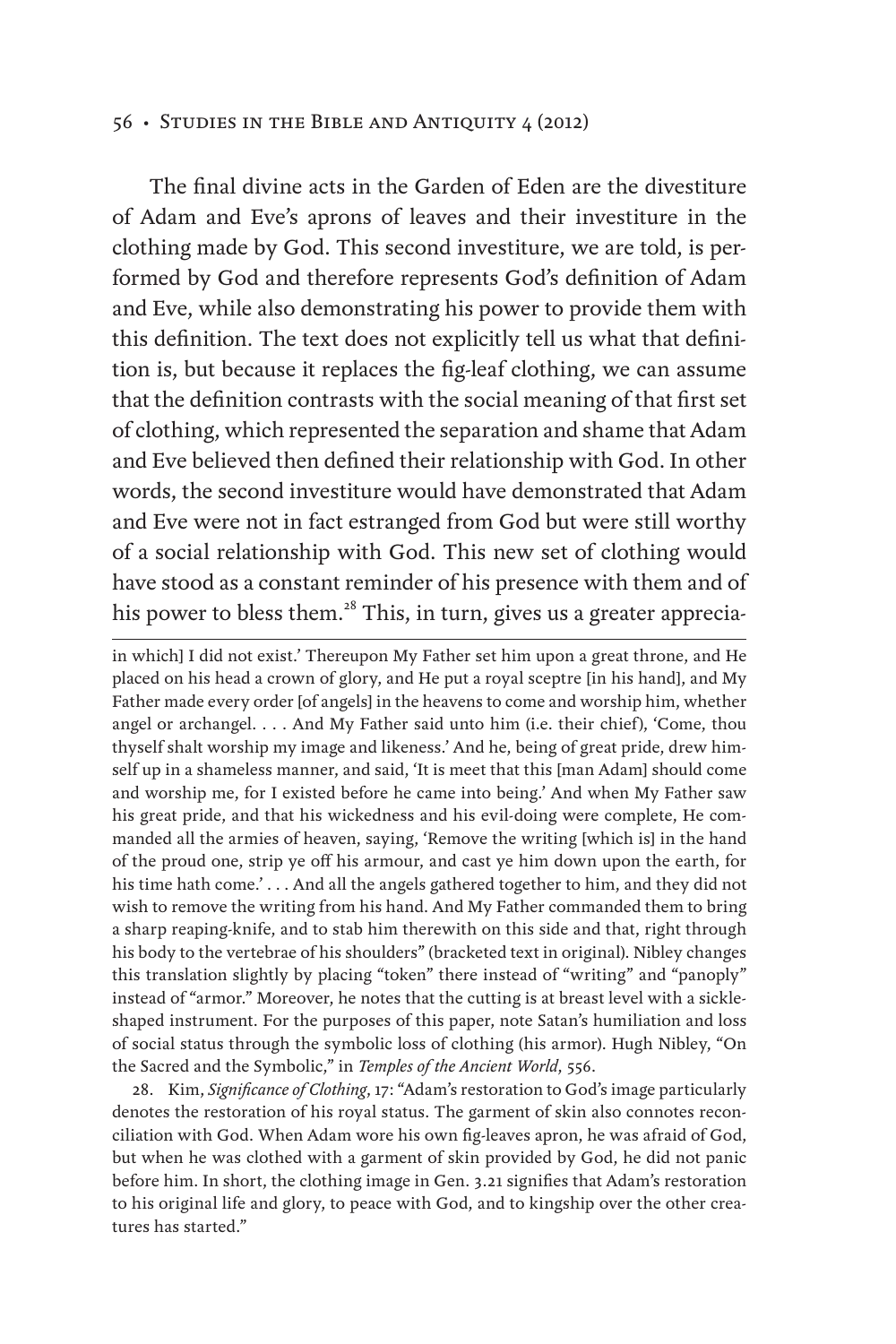tion for the atonement, which allows us to always have God with us even if we are away from his physical presence. Thus the investiture can be seen as an act that is symbolic and prophetic of the coming atonement. That we learn elsewhere that the investiture, while instigated by God the Father, is actually performed by Christ, only strengthens this association.<sup>29</sup>

## **The Veil as Clothing**

According to the book of Exodus, separating the space designated as the holy of holies from the larger antechamber known as the holy place was to be a curtain, or veil:

And thou shalt make a vail of blue, and purple, and scarlet, and fine twined linen of cunning work: with cherubims shall it be made. . . . And thou shalt hang up the vail . . . that thou mayest bring in thither within the vail the ark of the testimony: and the vail shall divide unto you between the holy place and the most holy. (Exodus 26:31, 33)

We are not told within the biblical text what the veil would have meant symbolically to the ancient Israelite, but in both the function and the design pattern mentioned above, one can discern some of the symbolic import of the veil. The primary image on the veil is the

<sup>29.</sup> The Hebrew word translated as "atonement" or "atone" in the Old Testament is *kipper*. Though its meaning has been debated somewhat, the act associated with the term describes a smearing or wiping of a substance, usually blood, on the surface of another. Thus one is "atoned" when blood from the sacrifice covers the prescribed item regardless of whether the term actually means "cleansing" or "covering." Thus the act of covering becomes symbolic of Christ's atonement when he was "covered" to cleanse us from sin. Interestingly, the clothing is made of skins, suggesting that Christ performed an animal sacrifice symbolic of his own atoning sacrifice, thus perhaps representing the doctrine that only Christ could perform the atonement. This, in turn, provides greater significance to the nakedness experienced by Christ in the atonement. Like Adam and Eve, Christ goes through a series of investitures and divestitures through the process, beginning clothed and ending naked. Adam and Eve go from naked to clothed. Both are defined by mortals, Adam and Eve in the beginning and Christ at the end, and defined by God, Christ in the beginning (covered in blood), Adam and Eve at the end (by Christ).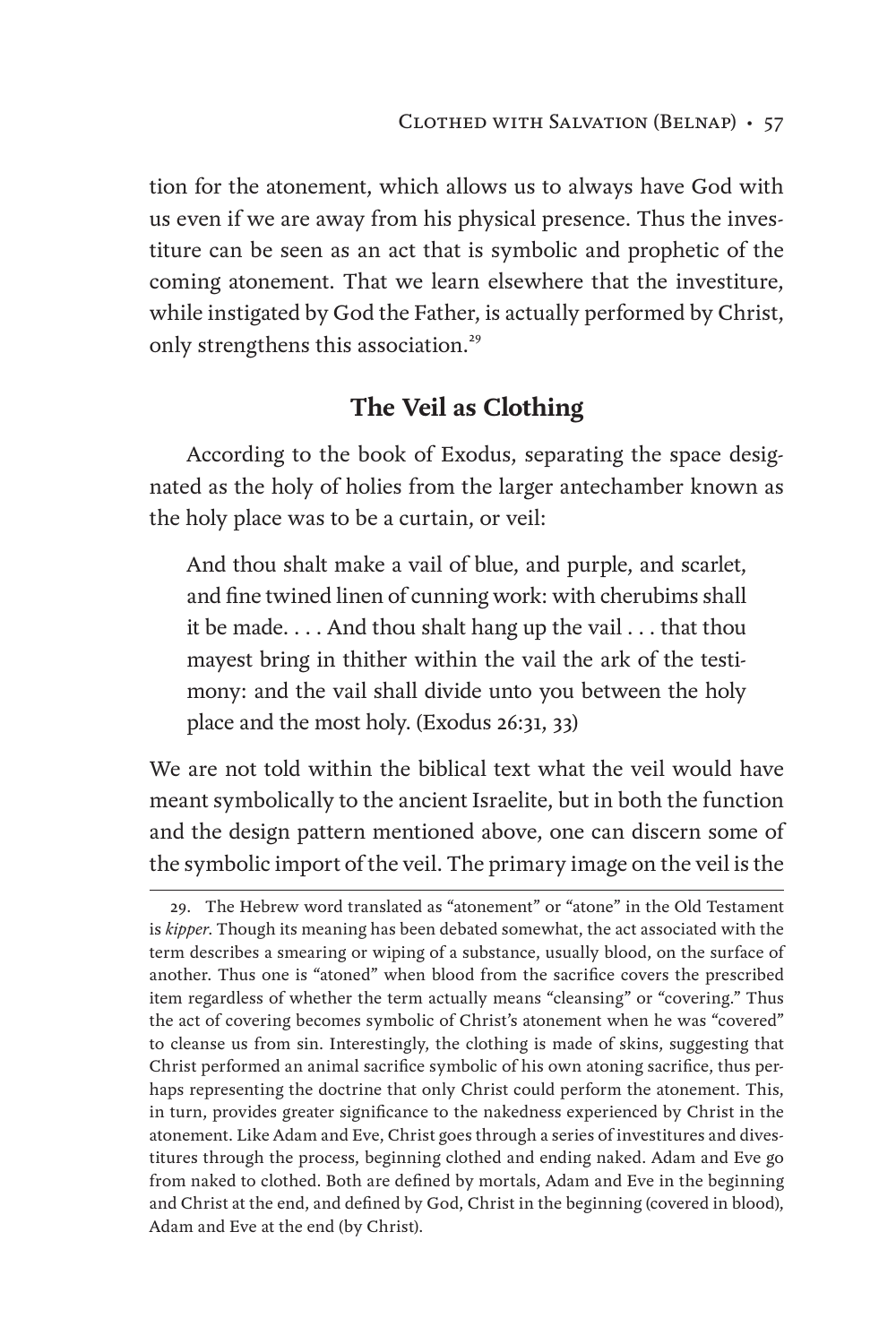cherubim. Cherubim imagery shows up throughout both the tabernacle and the later temple built by Solomon. According to Exodus, the ark was to have two golden cherubim placed on top of the box. The curtain walls that demarcated the entire sacred precincts also incorporated cherubim imagery. Later, cherubim were carved into the wooden walls of the temple as well. Outside of sacred architecture, cherubim are found in the Garden of Eden narrative and in Ezekiel's visions. In these texts, the cherubim are divine guardians who protect the sacred spaces (in the garden, the tree of life) from improper trespassing as well as beings of transportation who carry God from place to place. In all cases, cherubim act as intermediaries that one must approach first before entering into the presence of God and as such are associated with liminality.

Just as liminality played a role in the Garden of Eden, liminality is central to the activities associated with the temple. The cherubim that one interacts with are liminal creatures positioned in the gate between the mortal sphere and the divine one. As guardians they function both to keep out individuals from the presence of God and also to invite them in. In terms of their location within sacred space, they occupy the space between the tree of life, or the divine realm, and the rest of mortality. In both respects, the cherubim perform the same function as the veil in the temple. Like the cherubim, the veil acts both as a limitation to unlawful entry into the holy of holies and as the passage into the same.

Understood this way then, the veil's primary function is to facilitate movement from one state or spatiality to another, either away from or toward the higher state of being. Yet the veil also had another function similar to the function of clothing. In Numbers 4:5 we are told: "And when the camp setteth forward, Aaron shall come, and his sons, and they shall take down the covering vail, and cover the ark of testimony with it." That the veil was meant to be more than mere covering is recognized by the fact that the veil was then itself covered by two other pieces of cloth: the badger skin that covered the tabernacle and finally a cloth of blue. As such, the function is similar to that of clothing in that the veil is used here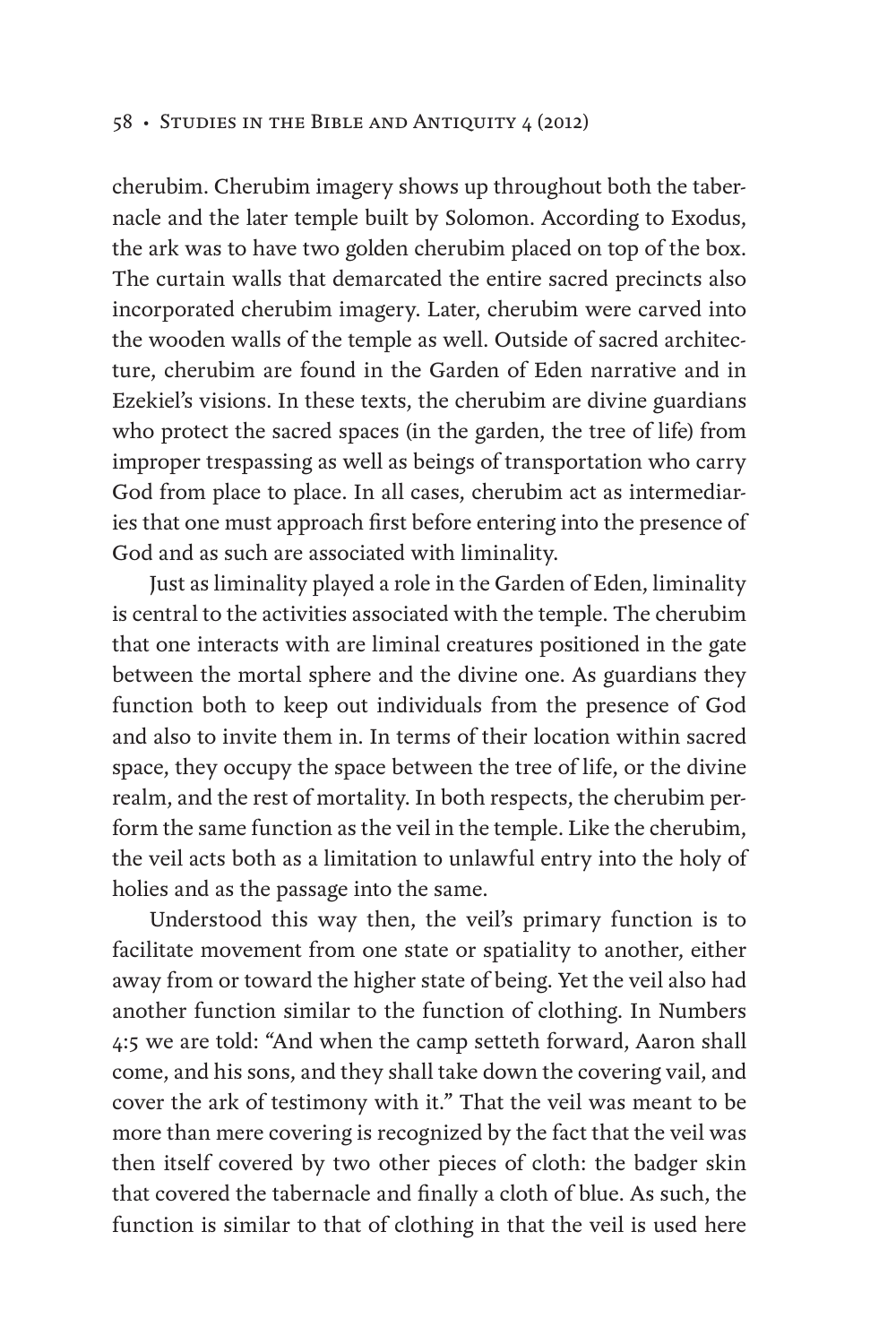more to define the space that lies beneath it as sacred and less to protect it from the elements; the veil represented the demarcation between the ark, the symbolic presence of God, and the outer layer of badger skins that covered the entire tabernacle and was open to the elements (which in our sequence may have been represented by the cloth of blue).

The association of the veil with clothing is also found in the color scheme of the veil. According to the text, the veil is to be made up of red, blue, and purple cloth. The same color scheme is found throughout the tabernacle precincts and is particularly noticeable as the color scheme for much of the priest's clothing:

And they shall take gold, and blue, and purple, and scarlet, and fine linen. And they shall make the ephod of gold, of blue, and of purple, of scarlet, and fine twined linen, with cunning work. . . . And the curious girdle of the ephod . . . shall be of the same, according to the work thereof; even of gold, of blue, and purple, and scarlet, and fine twined linen. . . . And thou shalt make the breastplate of judgment with cunning work; after the work of the ephod thou shalt make it; of gold, of blue , and of purple, and of scarlet, and of fine twined linen. . . . Upon the hem of it [the priest's robe] thou shalt make pomegranates of blue, and of purple, and of scarlet, round about the hem thereof. (Exodus 28:5–6, 8, 15, 33)

Thus at least four pieces of the overall seven-piece costume incorporate the same color scheme as the veil.<sup>30</sup>

Unfortunately, we are not told what the specific colors represent, though later intertestamental literature assigned them cosmic meaning.<sup>31</sup> The scriptures state that the primary function of the

<sup>30.</sup> The seven pieces are the underlying pure white linen shift, the breastplate, the ephod, the girdle, the robe, the bonnet or mitre, and the outer coat. Of these the breastplate, the ephod, the girdle, and the border of the robe all incorporate the blue, scarlet, and purple colors found on the veil.

<sup>31.</sup> Philo of Alexandria and Josephus both describe the high priest's clothing as being covered in images symbolizing the cosmos and thus standing as the universe itself. It is a long-standing tradition that the robes of the high priest are in fact the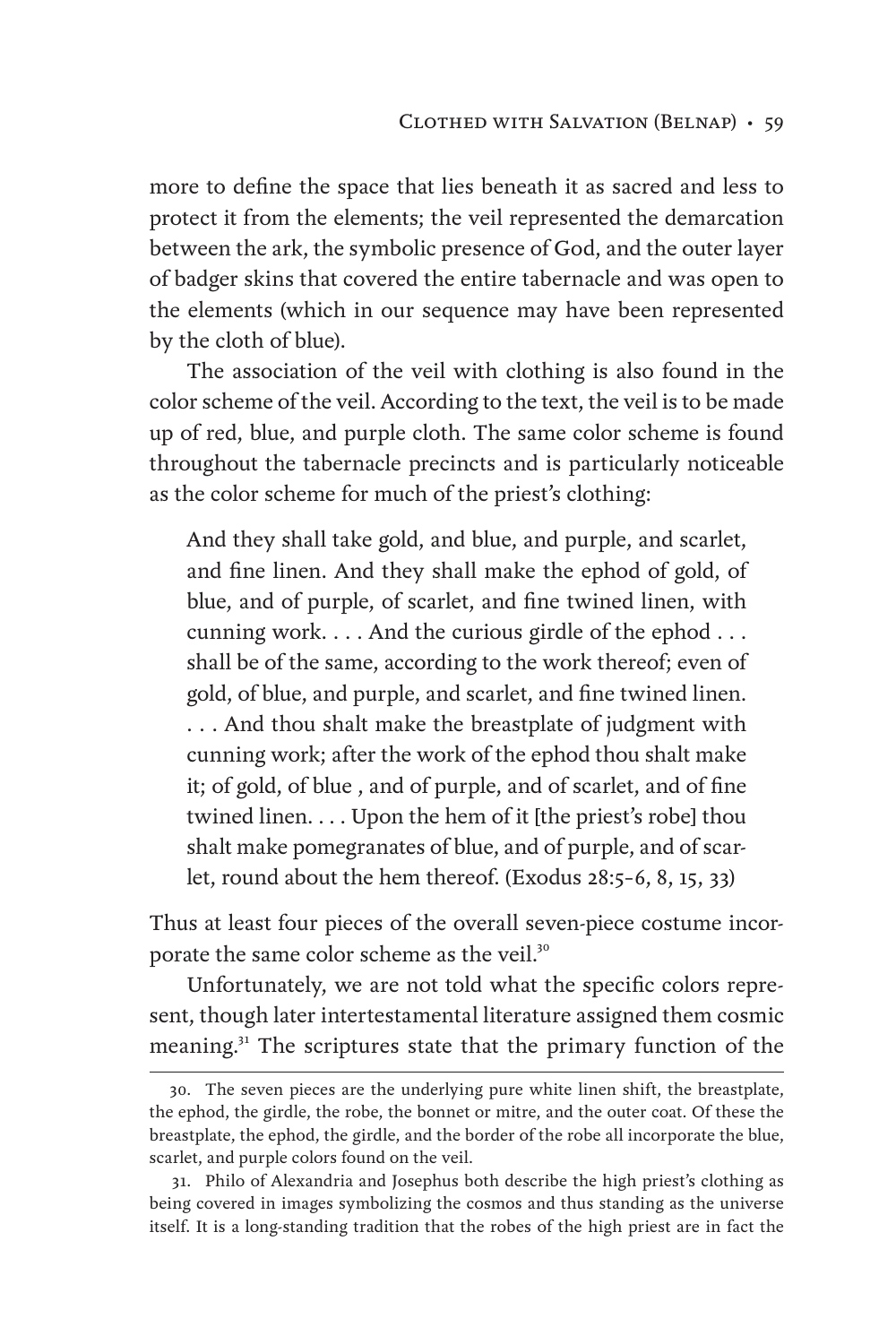clothing was "for glory and for beauty" (Exodus 28:2), which may have meant more than simple adornment. The text does explain that some of the pieces had other functional values. The ephod, for instance, held the Urim and Thummim and served as a reminder of the veil of the temple, also made of the same material and colors as the clothing. The hem of the robe, made up of bells and pomegranates incorporating the same color scheme, was used to provide protection: "And beneath upon the hem of [the robe] thou shalt make pomegranates of blue, and of purple, and of scarlet, round about the hem thereof; and bells of gold between them round about. . . . And his sound shall be heard when he goeth in unto the holy place before the Lord, and when he cometh out, that he die not" (Exodus 28:33, 35).<sup>32</sup>

same garments given to Adam prior to the expulsion. Thus the garments themselves would have represented the cosmos (see Wisdom of Solomon 18:24; Josephus, *Antiquities* 3.184). It is unclear whether the descriptions found within these references represent older traditions since they are all of relatively late dating. Nothing in the Old Testament explicitly states that these clothing items carried these connotations.

32. The role of clothing to provide protection from supernatural forces is attested elsewhere; see Linda Welters "Introduction: Folk Dress, Supernatural Beliefs, and the Body," in *Folk Dress in Europe and Anatolia: Beliefs about Protection and Fertility*, ed. Linda Welters (Oxford: Berg, 1999), 10: "In many parts of the Western world, people still believe that clothing holds special powers. They still practice rituals and customs that invest cloth with the power to aid and protect the body. 'Luck' is a quality we all associate with certain articles of dress in our wardrobes. For decades brides have worn 'something old, something new, something borrowed, something blue' to ensure a happy union blessed with children. Baseball players use clothing rituals as 'magic to try to control or eliminate the change and uncertainty built into baseball.'" Other examples are explored in Patricia Williams, "Protection from Harm: The Shawl and Cap in Czech and Slovak Wedding, Birthing and Funerary Rites," in *Folk Dress in Europe and Anatolia*, 146–47: "The earliest extant examples of Slavic ritual cloths have red embroidery, which represents good fortune and is a repellent of the evil eye. The idea of the color was so powerful that it did not matter if the dyes failed to achieve a deep tone. . . . During the fourteenth to fifteenth centuries simple embroidery, incorporating symbols first developed in materials other than textiles, replaced the use of three-dimensional fetishes and amulets worn on the body and attached to clothing." See also Mary B. Kelly, "Living Textile Traditions of the Carpathians," in *Folk Dress in Europe and Anatolia*, 167, 169: "Whether in the Ukraine or Romania, mountain women protected themselves and their families with sacred motifs on dress. The placement of the motifs on clothing was of particular importance. . . . The sleeves of both men's and women's garments were banded with designs over the pectoral muscle that empha-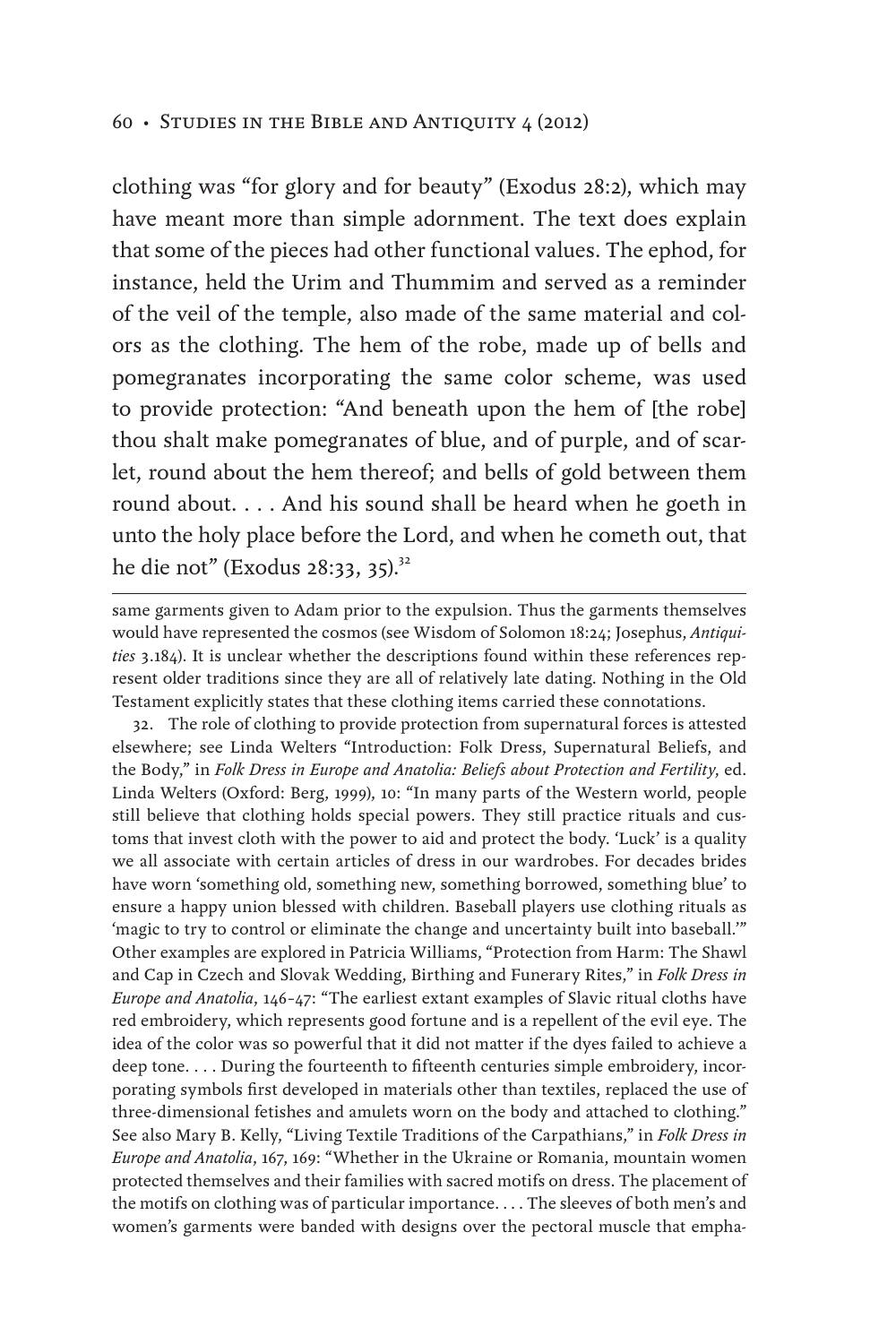Yet while emphasis is placed on the protective nature of the robe, it should not be lost that its ultimate function is not to keep the priest out but to facilitate his interaction with God. In other words, the primary function of the hem of the robe was to protect the priest via the bells and keep him safe while in the presence of God, particularly while going in and out. Thus the entire set of clothing served to create liminal space, just as the veil did spatially within the tabernacle proper. Similarly, the ephod that held the Urim and Thummim functions as an intermediary between two different states, allowing them (in this case the mortal and the divine, represented by the Urim and Thummim) to interact and be in contact. In all of these cases, the items that shared the same color scheme are associated with liminality and the temporary time and space in which interaction between two inimical states can happen.33 That the priest himself functions like the veil between God and the rest of the host of Israel goes without saying, and the veil, like clothing, defines the spaces it covers or separates.<sup>34</sup> With this

33. The idea of clothing as liminality has been realized elsewhere; see Joanne Entwistle, "The Dressed Body," in *Body Dressing*, 37: "Dress lies at the margins of the body and marks the boundary between self and other, individual and society . . . [and] is structured by social forces and subject to social and moral pressures."

34. Blake Ostler, "Clothed Upon: A Unique Aspect of Christian Antiquity," *BYU Studies* 22/1 (1982): 35–36: "Many ancient texts confuse the garment with the veil of the temple, such as Ambrose of Milano's *Tractate of the Mysteries* or the *Hebrew Book of Enoch* where 'garment' and 'veil' are used interchangeably. Enoch is clothed with the veil in the *Hebrew Book of Enoch*: 'The Holy One . . . made me a throne similar to the throne of glory. And He spread over me a curtain [veil] of splendour and brilliant appearance of beauty, grace, and mercy, similar to the curtain [veil] of the throne of glory, and on it were fixed all kinds of lights in the universe.'"

sized strength for the arm. The openings of the neck, sleeve and hem, the areas where evil could enter and harm the body, were similarly protected. Positioning of motifs on the chest area of men's shirts, and over women's breasts, emphasized power for the men and good milk for the women." See also Henry Maguire, "Garments Pleasing to God: The Significance of Domestic Textile Designs in the Early Byzantine Period," *Dumbarton Oaks Papers* 44 (1990): 215: "The designs on early Byzantine domestic textiles were more than mere conveyors of messages; it was not only information that they projected, such as social rank or status, but a force operating invisibly on behalf of the wearers or users of the textiles." See also 2 Kings 2:8, where Elijah uses his cloak to split the river Jordan.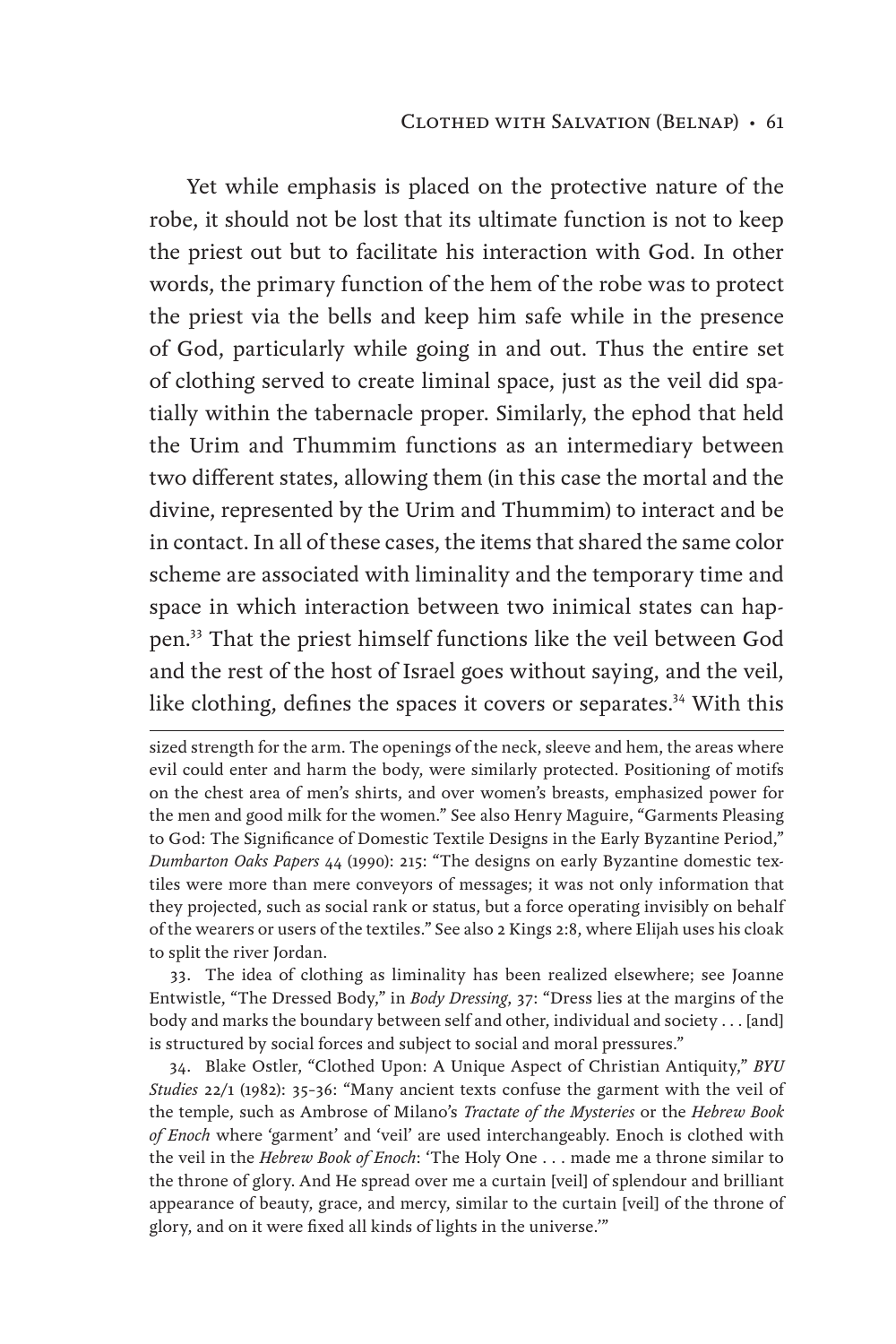in mind, it is not surprising to see that Christ, our intermediary, is symbolically associated both with the temple veil and as clothing.

## **Christ and Clothing**

Though the association of Christ with clothing has already been noted in the Garden of Eden narrative, Isaiah 61 explicitly reveals the Messiah as one who will invest others with clothing.<sup>35</sup> In verse 2 we are told that the anointed one will "comfort all that mourn" by engaging in a series of exchanges, most of them acts either of direct investitures or associated with the covering of an object: "to give unto them beauty for ashes, the oil of joy for mourning, the garment of praise for the spirit of heaviness."<sup>36</sup> The transformation enacted through this investiture results in a new designation: "that they might be called trees of righteousness." Later, in Isaiah 61:10, the individual rejoices, "for [God] hath clothed me with the garments of salvation, he hath covered me with the robe of righteousness."<sup>37</sup> The significance of this passage and the saving power

36. Though the KJV translates the term  $p^e$  *er* as "beauty," a more literal translation would reflect a piece of clothing, thus "a turban for ashes."

37. Other scriptures associate divine investiture of the priests with clothes of salvation: "Let thy priests, O Lord God, be clothed with salvation" (2 Chronicles 6:41), and "I will also clothe her priests with salvation" (Psalm 132:16). In both cases, this is followed by a clause recounting the joyful praise of the saints following the investiture. Interestingly, the Isaiah reference above can be construed as the type of praise the saints will have, as it is in the voice of the one invested. The same terminology is employed in Doctrine and Covenants 109:80, the dedicatory prayer for the Kirtland Temple: "And let these, thine anointed ones, be clothed with salvation, and thy saints shout aloud for joy." Finally, the imagery allows us to grasp the full depth of Nephi's plea, "O Lord, wilt thou encircle me around in the robe of thy righteousness" (2 Nephi 4:33), as it emphasizes his desire to participate in the social relationship with God implied through investiture. Brigham Young associated this series of exchanges with the temple endowment: "Brethren, we verily know and bear testimony that a cloud of blessing and of endowment, and of keys of the fulness of the priesthood, and of things pertaining to eternal life, is hanging over us. . . . Therefore . . . enter steadily

<sup>35.</sup> This is somewhat ironic in that the term *Messiah* is a Greek transliteration of the Hebrew *meshiach*, which means the one who is anointed, or covered, in oil. Similarly, the Greek translation "Christos" describes one who has been covered in oil (which is the meaning of the word *chrism*). Thus the Messiah, one who was covered, has the primary responsibility to clothe and cover others.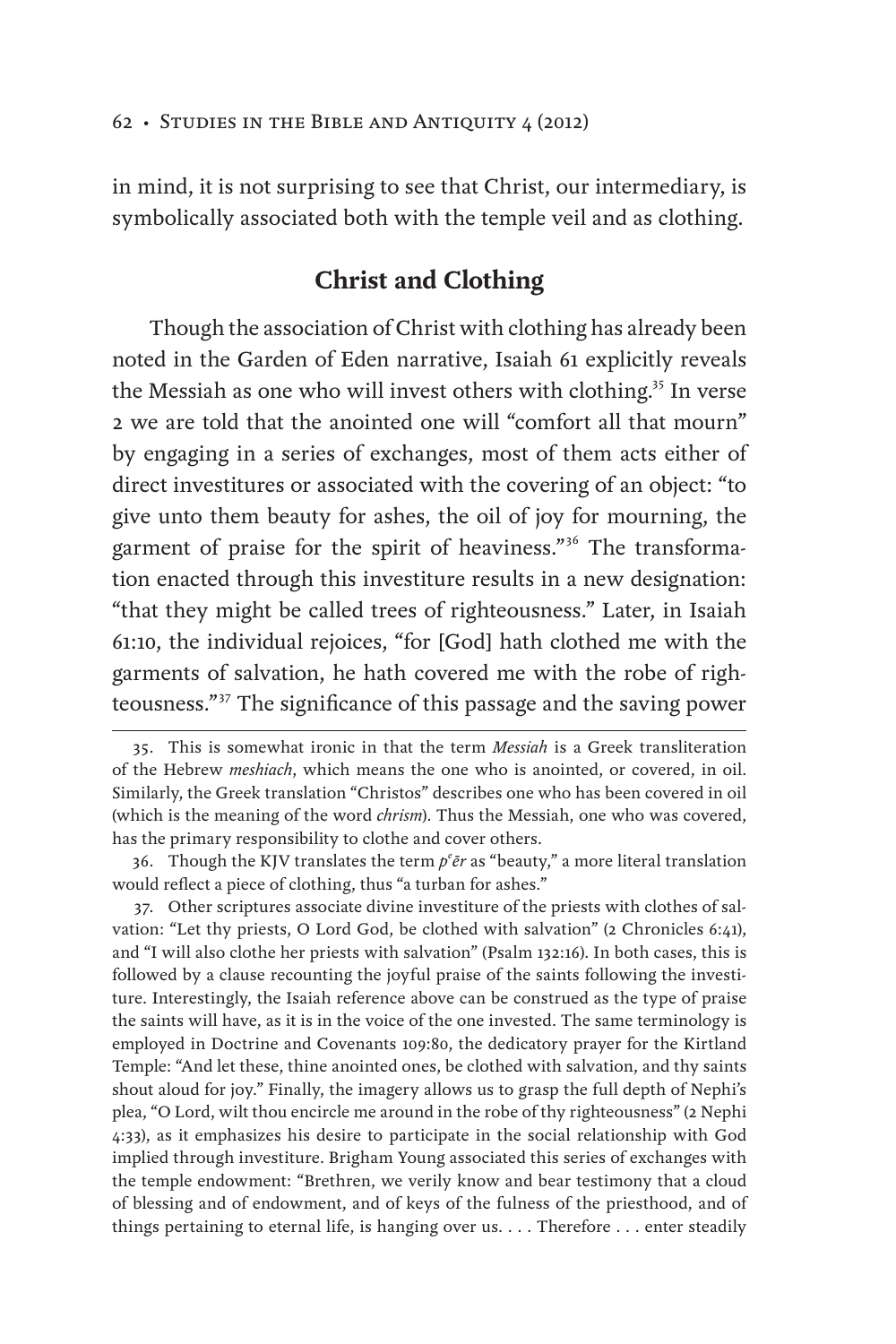of Christ was not lost to the early Christians, for Luke 4 records that Christ began his public ministry by standing up, reading from Isaiah 61, and sitting down, proclaiming that "this day is this scripture fulfilled in your ears" (Luke 4:21).

Investiture was also utilized by Christ in his later teachings and ministry. One of the more significant events is related in Luke 8:26–35 as Christ interacts with an unnamed man in Galilee who is possessed "and ware no clothes, neither abode in any house, but in the tombs" (v. 27). The naked state expresses the young man's lack of identity; his abode among the tombs demonstrates his lack of belonging, both of which are reemphasized by verse 30, where, when asked his name, he cannot provide it but instead gives another. According to the account, after asking his name, Christ then casts out the devils, at which point the witnesses run back into town to tell of the event. When they return they find "the man, out of whom the devils were departed, sitting at the feet of Jesus, clothed (*enduō*), and in his right mind" (v. 35). In this case, it would appear that Christ literally clothed the young man, restoring his ability to interact within society.<sup>38</sup>

Later, in the parable of the prodigal son recorded in chapter 15, Christ's transforming power through repentance is emphasized when the young man returns from his lost, deathlike state (Luke 15:24). Though the young man admits he has lost his place within the family, the father has him clothed (*enduō*) in the best robe, among other things, thus symbolically restoring him to his proper place within the family, including the right to be an heir. Finally, Christ tells his disciples that they were to remain in Jerusalem following Christ's resurrection until "ye be *endued* with power from on high" (Luke 24:49, emphasis added).

and regularly upon a strict observance of the law of tithing, and of freewill offerings, till Jehovah shall say it is enough; your offerings are accepted: then come up to the House of the Lord, and be taught in his ways, and walk in his paths; yea, enter his sanctuary; and receive the oil of joy for mourning, and garment of praise for the spirit of heaviness" (*History of the Church*, 7:280).

<sup>38.</sup> His sitting at Christ's feet would have demonstrated not only a return to society but also the recognized position between teacher and student.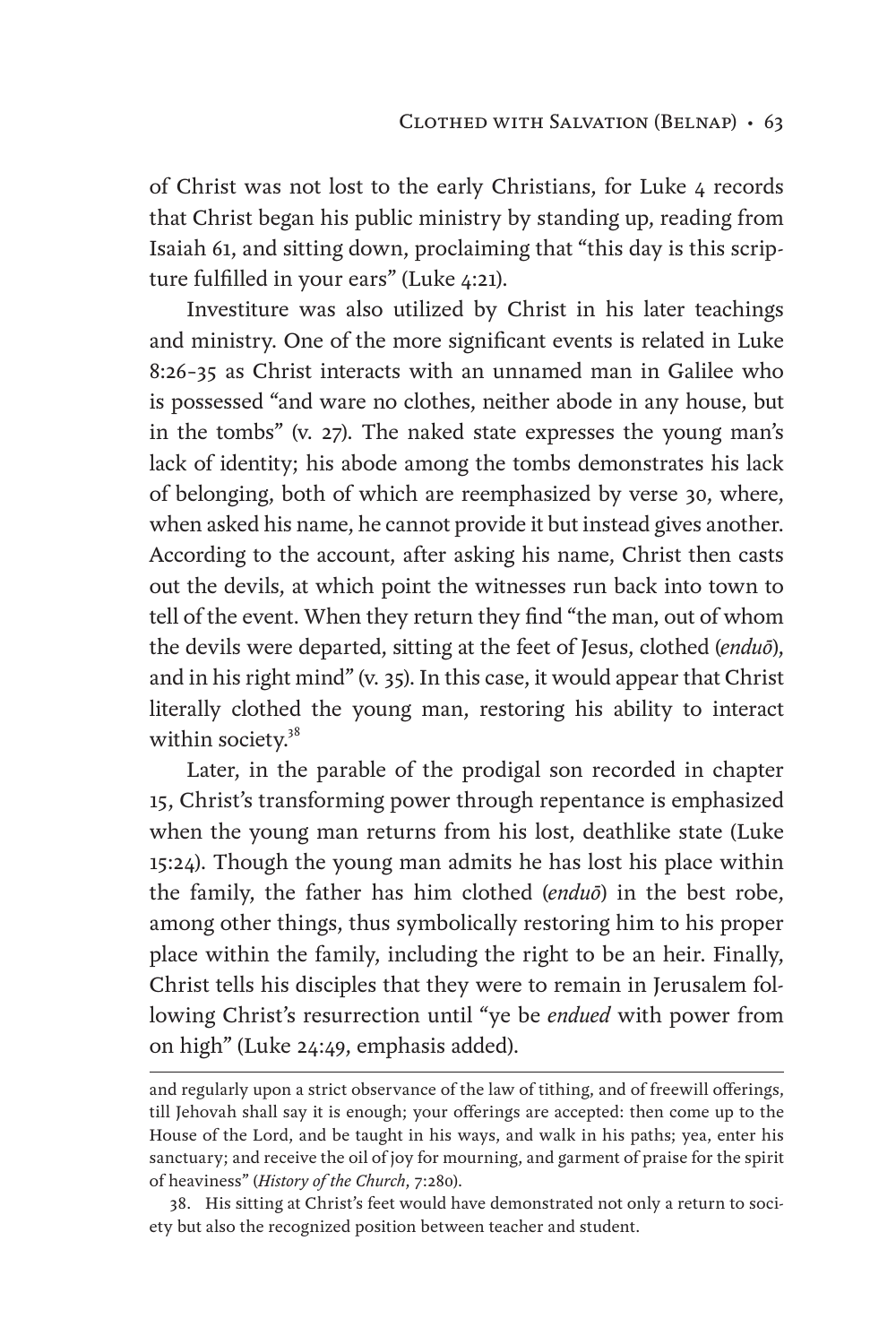Christ's transforming power through investiture is also attested outside of the Four Gospels. In Revelation 7:14 the martyrs killed during the fifth seal are given white robes made "white in the blood of the Lamb."<sup>39</sup> Similarly, the Book of Mormon mentions the cleansing of clothing through Christ's atoning blood. For example, in 3 Nephi 27:19 Christ himself exhorts us: "No unclean thing can enter into [the Father's] kingdom; therefore nothing entereth into his rest save it be those who have washed their garments in my blood."40 In both of these references, the proper state of the clothing is made possible through the atoning process of Christ.

Immortality, one of the transcendent consequences of Christ's act, is described as something to be put on in no fewer than five references.<sup>41</sup> Eternal life is also described in terms of clothing and investiture. Doctrine and Covenants 29:13 records that the righteous dead would come forth "to receive a crown of righteousness, and to be clothed upon, even as [Christ is], to be with [him], that [they] may be one." Here we are told that to be with our Father requires both the same clothing that Christ himself is dressed in and the investiture through which the clothing is put on. Thus two gospel concepts—oneness with God (i.e., Zion) and eternal life are encapsulated in the symbolism of clothing and the significance of investiture. Similarly, in the Book of Mormon, Jacob describes judgment in which the righteous "shall have a perfect knowledge of their enjoyment, and their righteousness, being clothed with

<sup>39.</sup> The primary characteristic of all the divine beings, including those who had been exalted, is the clothing or the white robe. As such their clothing represents their divine status. See Dietmar Neufeld, "Sumptuous Clothing and Ornamentation in the Apocalypse," *Hervormde teologiese studies* 58/2 (2002): 684: "These astral deities, so clad in white and gold, . . . symbolize purity and righteousness and exalted status. . . . They are power wielders who are entitled to privileges not normally accorded human beings. . . . Yet, even though the scene is not part of human experience, those who are robed in white, may, however, share in the reign of God."

<sup>40.</sup> See 1 Nephi 12:10, 11; Alma 5:21, 27; 13:11; 34:36; 3 Nephi 27:19; Ether 13:10. Alma 5:21–29 discusses the need for clean clothing, how one becomes clean, and the necessity of becoming naked first by stripping oneself of pride and envy.

<sup>41.</sup> The five references are 1 Corinthians 15:53–54; Enos 1:27; Mosiah 16:10; Alma 40:2; and Mormon 6:21. Throughout Leviticus *to put on* is used to describe the act of the priestly dressing.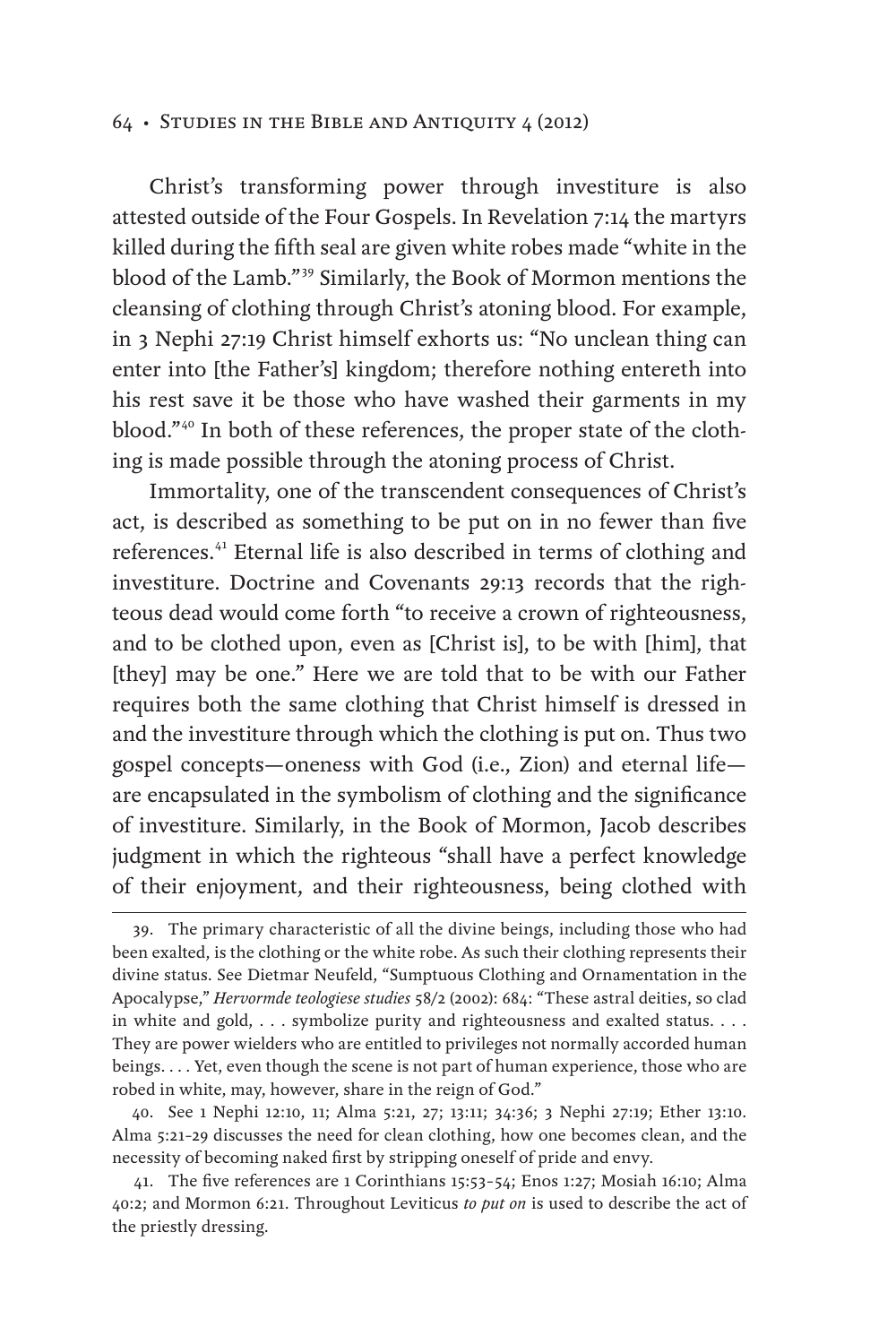purity, yea, even with the robe of righteousness" (2 Nephi 9:14). Like the verse that precedes it, exaltation is exemplified not only in the clothing worn but also in the investiture. Moreover, Jacob associates the investiture with the acquisition of knowledge as well. In other words, being clothed in the robe of righteousness, the righteous now possess a perfect knowledge of their enjoyment. The clothing acts as communication, providing one the means of knowing "enjoyment."

Yet Christ is depicted in the scriptures as more than one who clothes us, literally or otherwise. He is also represented as clothing. A woman who had been hemorrhaging for twelve years decided to touch the hem of Christ's robe in the hope of being healed: "And, behold, a woman, which was diseased with an issue of blood twelve years, came behind [Jesus], and touched the hem of his garment: for she said within herself, If I may but touch his garment, I shall be whole" (Matthew 9:20–21). That her surmise is correct is demonstrated in Mark: "And straightway the fountain of her blood was dried up; and she felt in her body that she was healed in that plague" (Mark 5:29). Though the physical healing is certainly representative of Christ's ministry, this event also demonstrates his work as one who restores individuals to a place within society. A malady such as the one the woman experienced would have meant she was unclean and therefore could have transmitted the unclean state to others, from whom she was likely isolated. Christ therefore not only healed her physically but restored the opportunity to interact socially. Achieving this transformation through the medium of his clothing implies that clothing could stand in place of the individual; thus Christ's clothing can stand in the place of Christ himself.

Later in the writings of Paul we find that those who have been baptized "put on" Christ. Similarly, Romans 13:14 exhorts the saints to "put on" the Lord Jesus Christ.<sup>42</sup> Ephesians 4:24 and Colossians 3:10, though they do not mention Christ explicitly, speak of

<sup>42.</sup> An intriguing study on the early Christian association of Christ with clothing can be seen in Ewa Kuryluk, *Veronica and Her Cloth: History, Symbolism and Structure of*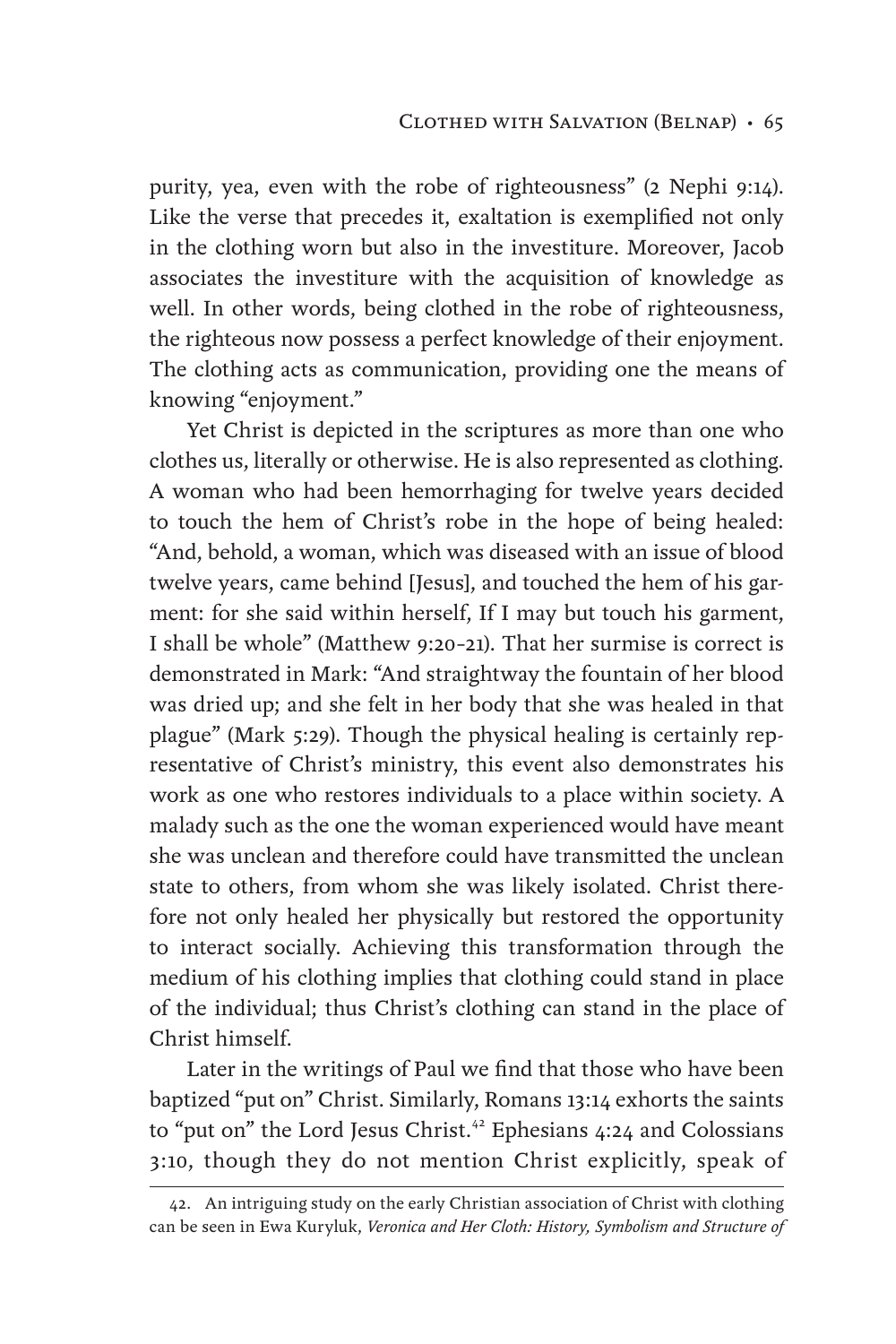the need for the newly converted to "put on" the new man made possible through Christ, and in Colossians 3:12–14, the spiritual attributes made possible through baptism are also to be "put on."<sup>43</sup> Yet perhaps one of the most intriguing confluences of images is that found in Hebrews 10:19–20, where we are exhorted to have "boldness to enter into the holiest by the blood of Jesus, by a new and living way, which he hath consecrated for us, through the veil, that is to say, his flesh." As the verse suggests, at least some in early Christianity associated Christ and his mission with the temple veil that separated the holy place from the holy of holies. Certainly there is affinity in function between the veil and Christ in that both must be approached if one is to enter into the presence of God.44 Thus Christ represents the veil that all must pass through to enter the holy of holies, and the veil represents Christ as the keeper of the way to exaltation.<sup>45</sup>

The poignant irony of associating Christ with clothing is that throughout the atonement that made it possible for us to be clothed in immortality and eternal life, he himself was experienc-

44. In the Book of Mormon, Jacob tells us that the gate to eternal life is narrow and that "the keeper of the gate is the Holy One of Israel; and he employeth no servant there; and there is none other way save it be by the gate" (2 Nephi 9:41).

45. As such, Christ's work, and even Christ himself, may be associated with liminality, as his ministry provides a time and space to work out our salvation. Alma understood the liminal nature of time-space created through the atonement when he stated in Alma 42:13 that only on conditions of repentance and this probationary state (elsewhere described as a preparatory state, a liminal description to be sure) could salvation come about. Thus Christ takes the negative liminality of the Garden of Eden and creates a new, positive liminality, our time-space, in terms of our eternal destiny.

*a "True" Image* (Cambridge, MA: Blackwell, 1991), where she explores the role of cloth imprinted with the images of Christ in early Christian belief.

<sup>43.</sup> "Put on, therefore, as the elect of God, . . . bowels of mercies, kindness, humbleness of mind, meekness, longsuffering; forbearing one another . . . and above all these things, put on charity" (Colossians 3:12–14). The association of the Holy Ghost with clothing is found elsewhere. In Judges 6:34, the Hebrew reads, "The Spirit clothed Gideon." For more on the divine influence as clothing, see Nahum M. Waldman, "The Imagery of Clothing, Covering, and Overpowering," *Journal of the Ancient Near Eastern Society* 19 (1989): 161–70. See also Yochanan Muffs, "As a Cloak Clings to Its Owner: Aspects of Divine-Human Reciprocity," in *Love and Joy: Law, Language, and Religion in Ancient Israel* (New York: Jewish Theological Seminary of America, 1992), 49–60.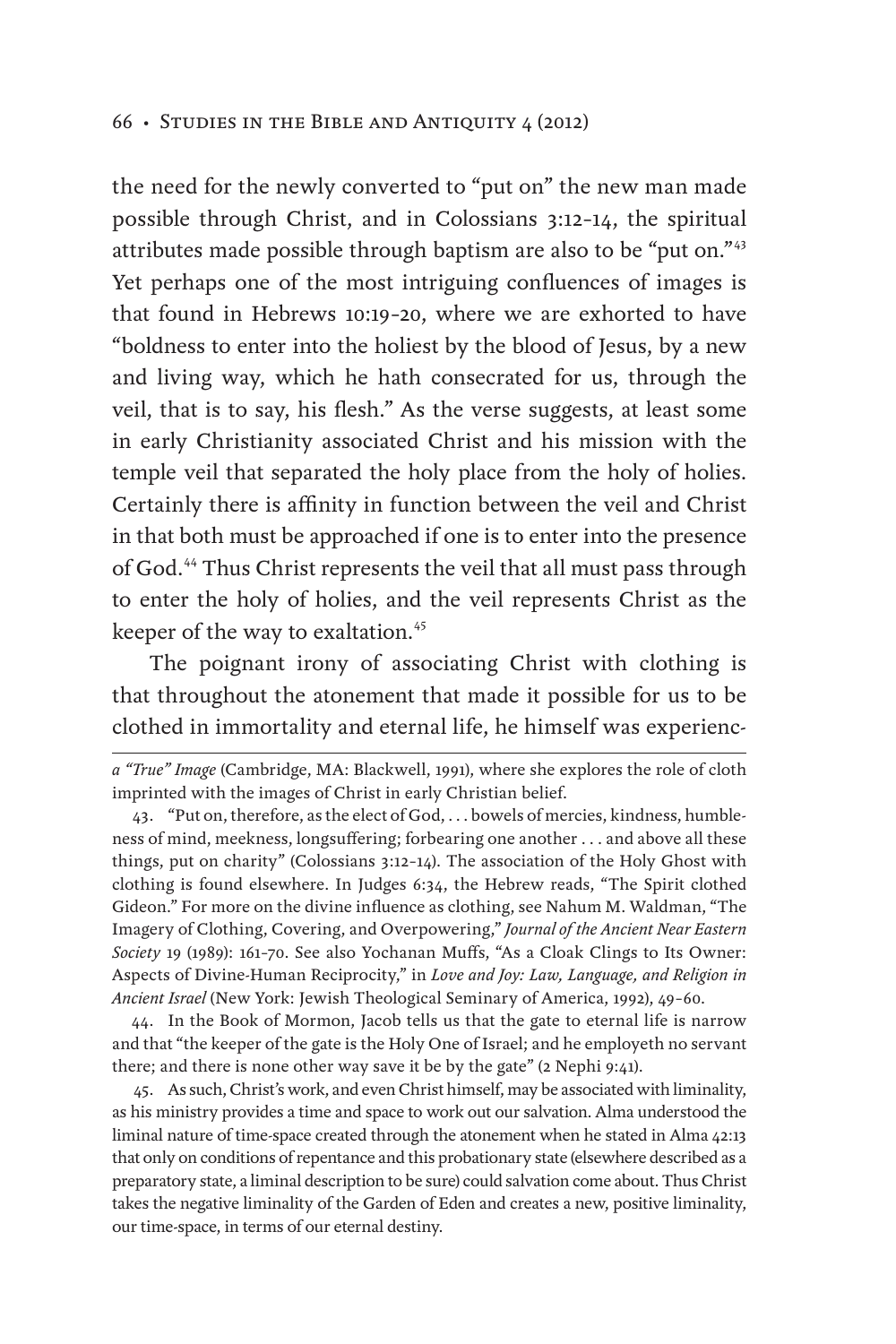ing the utter humiliation of nakedness. At least three times over the course of the atonement, Christ was stripped of his clothing. The first occurrence was prior to his scourging, as recorded in Mark 15:15, where he was stripped to be beaten with the whip. The second occurrence was when the Roman soldiers stripped Christ of his own robe and placed purple clothing on him, mocking him as king. Finally, the last stripping occurred at the cross as his clothing was taken from him and gambled away among the guards.<sup>46</sup> Both the stripping and the resulting nakedness were meant to enhance the total humiliation experienced by those being crucified.<sup>47</sup> Thus Christ was completely naked as he performed the exalting sacrifice for all individuals while at the same time fulfilling the supernal promise given to Adam and Eve at their investiture—that Christ would make it possible for all to be clothed, transformed into beings who know they are worthy of salvation and exaltation. This leaves only one loose thread—what does this have to do with Tabitha?

### **Tabitha, Discipleship, and Investiture**

As we noted earlier, we know nothing of this woman's background, family life, even livelihood, except that she was a dis-

<sup>46.</sup> This specific stripping had another powerful connotation that would have been recognized by Jewish readers. According to Exodus 22:26–27, a person's clothing, if taken in a pledge, is to be returned to that person by evening: "If thou at all take thy neighbor's raiment to pledge, thou shalt deliver it unto him by [the time] the sun goeth down: for that is his covering only." In other words, to avoid the individual's nakedness the clothing has to be given back that day, unlike his land or other possessions, which may kept longer. Thus Christ is stripped of the only possession that a man can truly keep at all times. He is utterly bereft.

<sup>47.</sup> Gerald G. O'Collins, "Crucifixion," in *Anchor Bible Dictionary*, ed. David Noel Freedman (New York: Doubleday, 1992), 1208–9: "The victims carried the cross or at least a transverse beam (*patibulum*) to the place of the execution, where they were stripped and bound or nailed to the beam. . . . The Romans frequently employed the sadistically cruel and utterly shameful death by crucifixion to uphold civil authority and to preserve law. . . . In Palestine crucifixion was a public reminder of Jewish servitude to a foreign power. Hence Jesus' cross was a sign of extreme 'shame' (Heb 12:2)." The same idea is found in 2 Nephi 9:18: "they who have endured the crosses of the world, and despised the shame of it, they shall inherit the kingdom of God."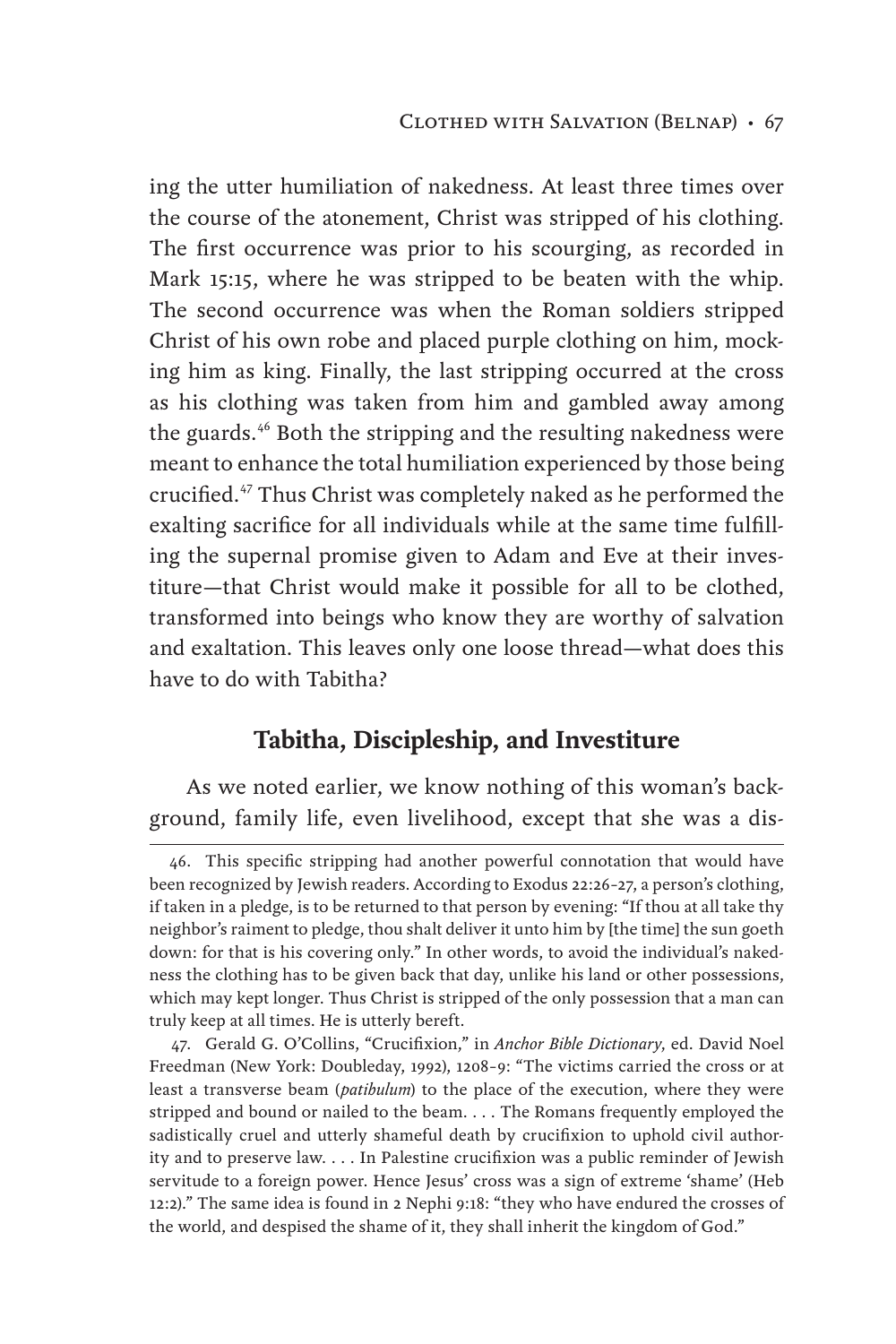ciple of Christ and made clothing (robes and garments) for the widows of the Christian community in Joppa. Yet these are not insignificant details, for Tabitha is the only woman in the New Testament designated as a disciple. It appears that clothing widows is how she carried out her discipleship.<sup>48</sup> Understood in this way, like Christ's acts of investiture, Tabitha's acts of making and giving clothing to the widows represents her care and love for them; the clothing became tangible symbols of her recognition of the Joppan widows, letting them know that they were not forgotten or abandoned.

In this manner, then, Tabitha becomes an example of the ultimate disciple, one who not only learns but performs in the same manner as the teacher. Not surprisingly, other references describe discipleship in terms of clothing others. Perhaps one of the most powerful is found in Doctrine and Covenants 133:32, where we, having been clothed and crowned, are now responsible for crowning yet others, becoming like God with the power to invest others with the same transformation that we have experienced.<sup>49</sup>

Thus investiture becomes a sublime symbol of spiritual transformation. Like Adam and Eve, we have a need to be clothed in vestments that represent God's definition of who we really are,

<sup>48.</sup> The common term used to designate a disciple in the New Testament is *mathētēs*; however, the only feminine form of the word (*mathētria*) appears in Acts 9:36. While some have questioned the exact relationship between the widows and Tabitha's clothing, Fitzmyer points out that the verb used to describe the widows showing Peter the clothing (*epideiknymenai*) means "to show oneself"—in other words, they showed themselves dressed in the robes she made for them. Joseph A. Fitzmyer, *The Acts of the Apostles* (New York: Doubleday, 1997), 445.

<sup>49.</sup> Sebastian Brock, "Clothing Metaphors as a Means of Theological Expression in Syriac Tradition," in *Typus, Symbol, Allegorie bei den östlichen Vätern und ihren Parallelen im Mittelalter*, ed. Margot Schmidt (Regensburg: Pustet, 1982), 20: "We have already seen that the eschatological aspects of the 'robe of glory' obviate any idea of a purely cyclical process, in that the Endzeit is by no means a straight reflection of the Urzeit: the last state of Adam/mankind is to be far more glorious than his former state in the primordial Paradise, for, as Ephrem puts it, 'The exalted One knew that Adam desired to become a God, so he sent his Son who put Adam on, to give him his desire.' The Syriac Fathers, no less than the Greek, see the *theōsis* or divinization of man as the end purpose of the inhominization of God."